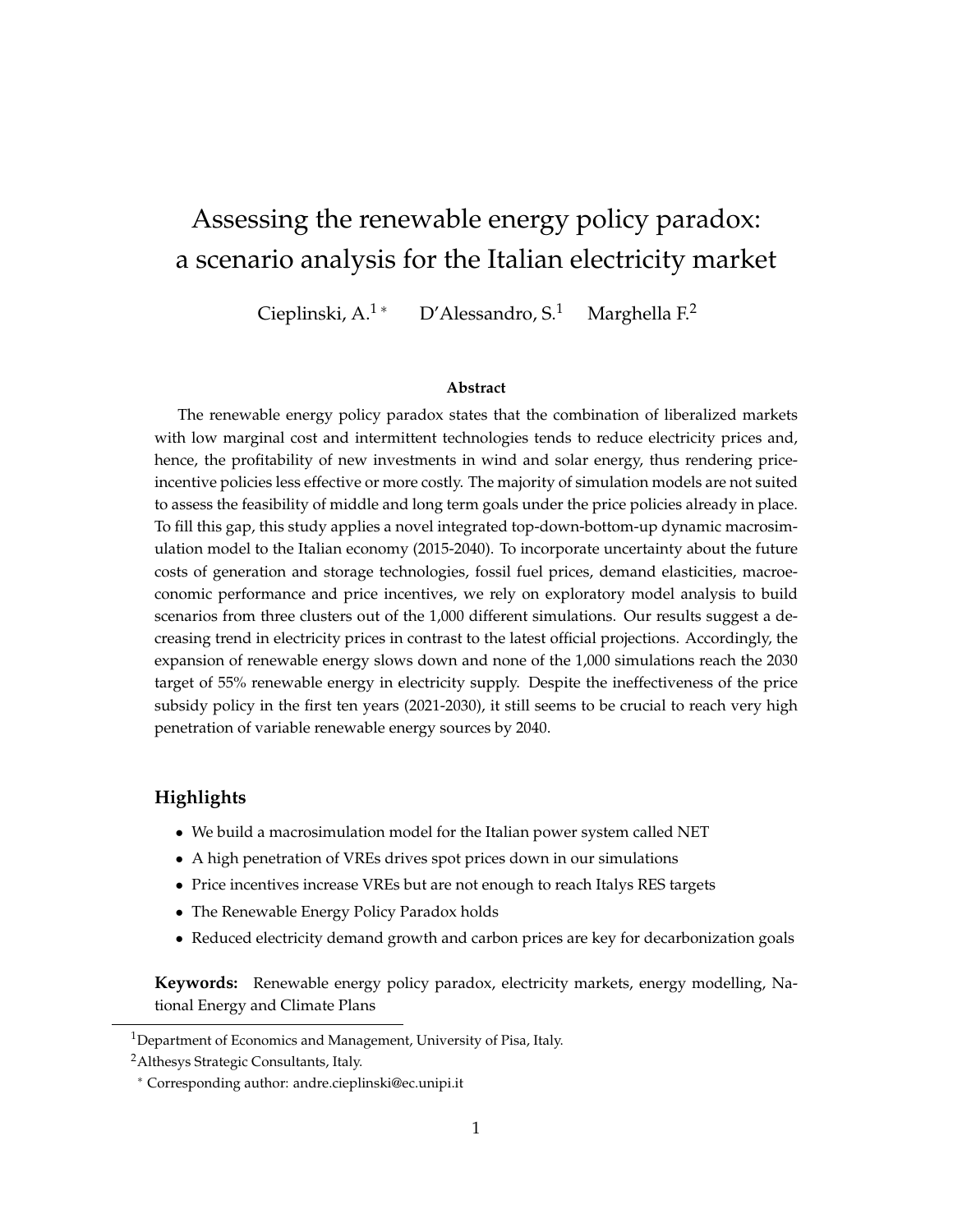**Word count:** 5,460

### **1 Introduction**

The decarbonization of developed economies is the first and perhaps most important step to maintain global warming within  $1.5\degree$  C until 2050. Among the many challenges ahead such as the overhaul of transportation systems, industrial processes and agriculture, electricity generation calls the most immediate action. Responsible for 41% of worldwide carbon dioxide emissions in 2017 and 35% of European Union emissions in the same year and with an expected increase in demand from the electrification of transportation and heating in the near future, a quick substitution of fossil fuel fired power plants is a necessary step towards a low-carbon society [\[1\]](#page-19-0).

Fortunately, we have a blueprint for the large scale implementation of proven renewable energy sources (RES) [\[2;](#page-19-1) [3\]](#page-19-2). Countries that invested heavily on RES technologies such as Denmark, Germany and the UK have observed record shares – 62.4%, 38.0% and 30.9%, respectively, in 2018 – of their electricity generation being fulfilled by RES. Italy is no exception and has increased the share of RES in generation from 16.3% in 2005 to 33.9% in 2018 [\[4\]](#page-19-3), boosted by public incentives introduced in 2007 <sup>[1](#page-1-0)</sup>. Nonetheless, even larger investments in RES will be necessary to meet the ambitious emission targets set by the EU and the Paris agreement. The Italian NECP [\[5\]](#page-19-4), for instance, projects 55% of generation from RES in 2030, while the Spanish government expects a whopping 85% for the same year [\[6\]](#page-19-5).

Recent contributions have shed new light on the limits of renewable energy expansion in liberalized markets due to their combination of low marginal costs and intermittent supply. The gradual expansion of solar and wind power tends to reduce prices during their production hours, thus limiting the profitability and willingness to invest in these proven renewable technologies [\[7\]](#page-19-6). The renewable energy policy paradox (REPP) [\[8\]](#page-19-7) argues that it is the expansion of variable renewable energies (VREs) themselves to limit their profitability and halt additional investments. Moreover, the decreasing trend and increasing volatility of electricity prices due to the penetration of VREs will also render typical financial incentives such as feed-in tariffs, feed-in premiums and direct investment subsidies either less effective or more costly.

Empirical studies have confirmed this expected negative correlation between VRE installed capacity or supply and electricity prices in Germany [\[9;](#page-19-8) [10\]](#page-19-9) and Spain [\[11;](#page-19-10) [12\]](#page-19-11). However, it is still unclear how soon and how much the REPP may become a serious obstacle for the energy transition. Its impacts on the effectiveness and cost of price policies for VRE expansion also deserves further scrutiny. Anticipating the future barriers related to the expansion of VREs,

Abbreviations: CCGT: Combined Cycle Gas Turbine; EU: European Union; GDP: Gross Domestic Product; MGP: Day-Ahead Market (*Mercato del Giorno Prima*); MOS: Merit Order Stack; NECP: National Energy and Climate Plan (*Piano Nazionale Integrato Energia e Clima*); NET: New Electricity Trends (Model); PUN: National Single Price (*Prezzo Unico Nazionale*); REPP: Renewable Energy Policy Paradox; RES: Renewable Energy Source; TSO: Transmission System Operator; UK: United Kingdom; VREs: Variable Renewable Energies.

<span id="page-1-0"></span><sup>&</sup>lt;sup>1</sup>Decree of February 19, 2007 for solar and following decrees for solar and other renewable sources.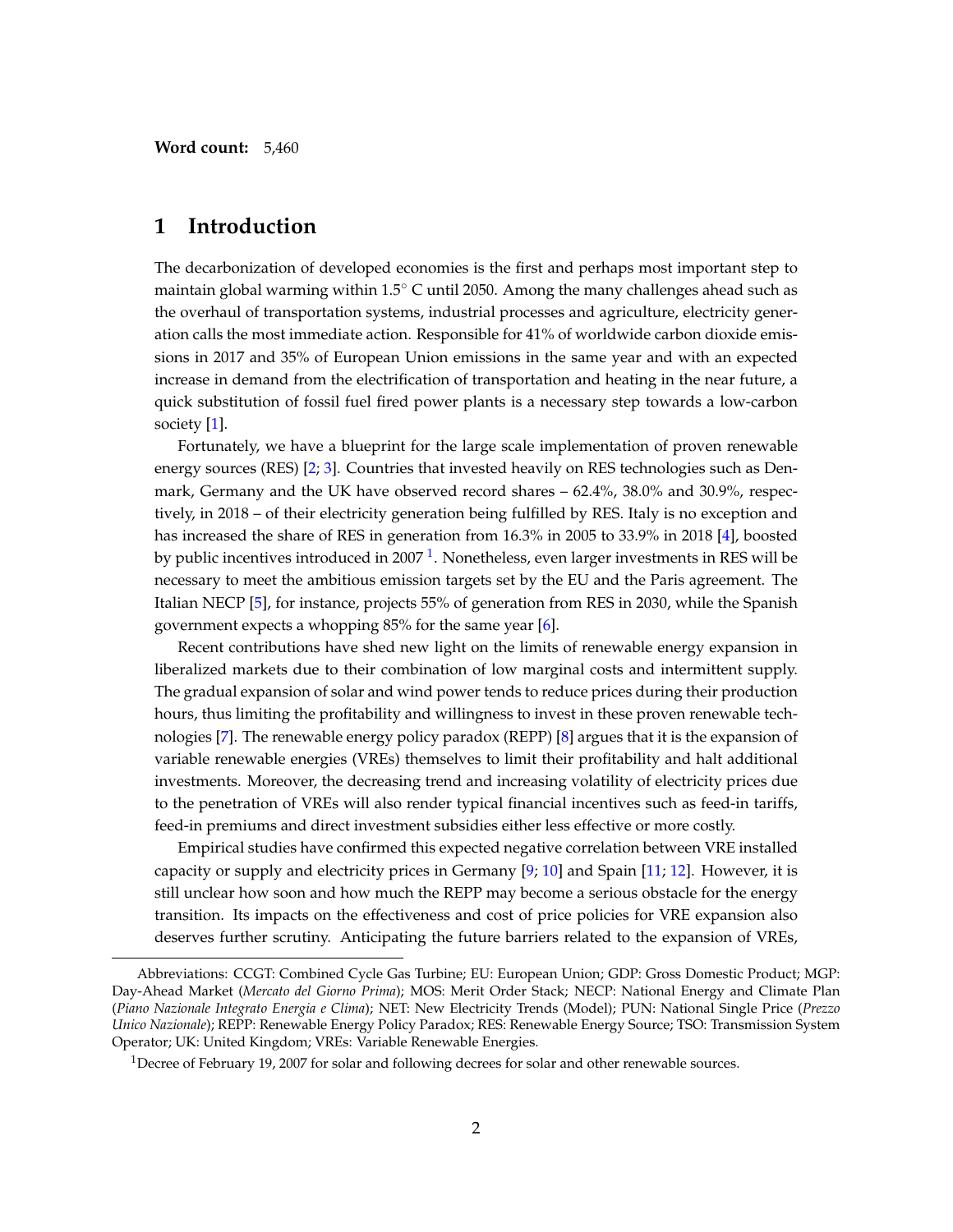recent proposals have called for changes in market design with more spatial-time granularity and later gate closures [\[13;](#page-20-0) [14\]](#page-20-1).

The Clean Energy Package, recently launched by EU, introduces a reformed layout for wholesale as well as retail power markets, partly filling the gaps within legislation to integrate renewables, but does not fix some existing misalignments [\[15\]](#page-20-2) and seems not ready to accommodate the large mass of RES generation needed for the energy transition [\[16\]](#page-20-3). Most of all, relying on an energy-only spot market, in which VREs and fossil fuels plants should both place bids reflecting their marginal costs, it does not solve the problems identified in the REPP. However, given the need for large and fast penetration of VREs, anticipating future barriers to wind and solar capacity expansion and the conditions under which RES targets may be reached under the current liberalized market design is a momentous step towards clean power generation. At the same time, it is essential to assess the extent to which traditional price policies already in place are able to contribute to overcoming REPP.

Nevertheless, contemporary bottom-up optimization models are not suited to asses the *viability* of the ambitious goals for RES expansion in Europe. Linear optimization models identify the cost-minimizing choices that *do* reach decarbonization targets, but are unable to assess the *feasibility* of such configurations [\[1\]](#page-19-0). Thus, a proper evaluation of the feedbacks hypothesized for a hybrid and truly dynamic model is required, with the aim to replicate the decreasing trend in prices that follows the expansion of VREs and its consequences for electricity demand and new investments in RES.

This study is the first to consider the implications of the REPP to the achievement of middle and long-term decarbonization goals of electricity systems. We apply an integrated top-down-bottom-up dynamic macrosimulation model to the Italian economy, between [2](#page-2-0)015 and 2040 $^2$ . To incorporate the uncertainty about the future costs of generation and storage technologies, fossil fuel prices, demand elasticities, macroeconomic performance and prices, we perform an exploratory model analysis to group 1, 000 simulations in three clusters that constitute our scenarios.

The Italian day-ahead electricity market  $(MGP)^3$  $(MGP)^3$  provides a fitting case to evaluate the REPP. Empirical studies for the Italian market found evidence that increases in supply from renewables have reduced wholesale electricity prices [\[19\]](#page-20-4) and increased their volatility [\[2\]](#page-19-1). The share of renewables is expected to further increase from the current 34% to 55% in 2030, with 35% of the demand expected to be fulfilled by solar and wind [\[5\]](#page-19-4). Moreover, the Italian government established a new set of price incentives $^4$  $^4$  for investments in VREs, whose effectiveness is questionable given the lack of bids for solar capacity in the first auction [\[20\]](#page-20-5).

Our results suggest a decreasing trend in electricity prices, in contrast with the latest projections from the gas and power Italian TSOs [\[21\]](#page-20-6). Accordingly, the expansion of VREs is slowed down and none of the 1, 000 simulations reach the 2030 target of 55% RES in electricity sup-

<span id="page-2-1"></span><span id="page-2-0"></span><sup>&</sup>lt;sup>2</sup>The longest horizon to which we have some comparison for target RES penetration and prices.

<sup>&</sup>lt;sup>3</sup>The MGP accounted for 91.5%, on average, of total electricity demand in the period 2015-2018. Calculation based on data from GSE [\[17\]](#page-20-7) and Terna [\[18\]](#page-20-8).

<span id="page-2-2"></span><sup>&</sup>lt;sup>4</sup>The main mechanism can be included in the category of floating feed-in premiums with strike price, according to the classification presented in [\[13\]](#page-20-0). As a matter of fact, it is a two ways contract for difference between a seller (RES plant owner) and a buyer (public institution). See the Decree of July 4, 2019.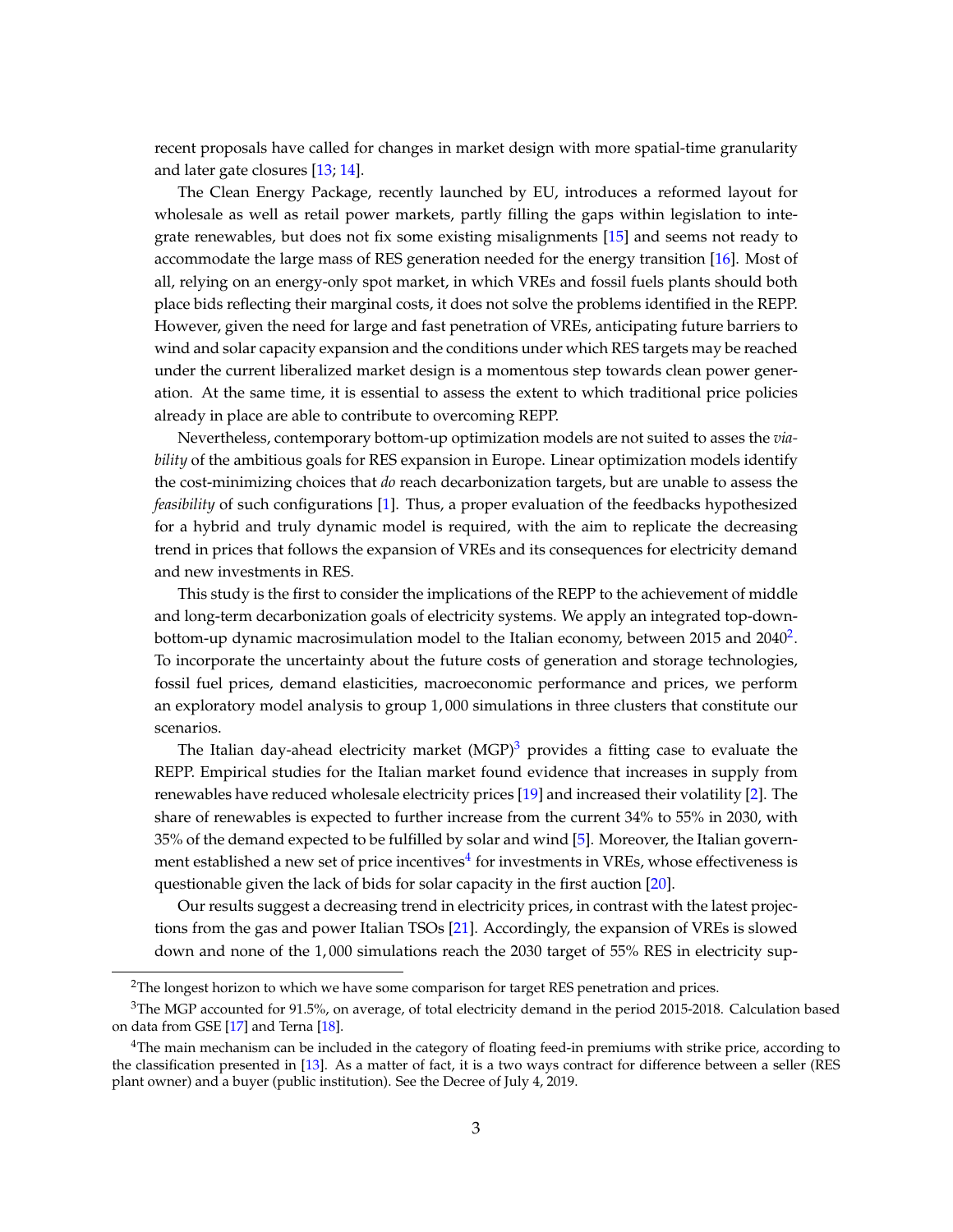ply. Despite the ineffectiveness of the price subsidy policy, implemented in roughly half of the simulations, in the first ten years after its introduction (2020-2030), as predicted by Blaquez et al. [\[8\]](#page-19-7), it still seems to be rather crucial for the achievement of high RES shares in the system by 2040. Finally, the most relevant factor for this attainment is a low or moderate expansion of electricity demand.

The following section describes the modelling methodology and the exploratory models analysis. Section [3](#page-9-0) presents the simulation results and is followed by their discussion in section [4.](#page-17-0)

# **2 Material and methods**

This section provides an overview of the modelling procedures and cluster analysis that underpin our results. It does not present a detailed account of the model equations or the statistical tests performed in the cluster analysis, which can be found in the supplementary information together with additional results.

#### **2.1 Model**

We develop a dynamic macrosimulation model – New Electricity Trends (NET) – tailored to assess the feasibility of current targets with a high penetration of RES. NET is a system dynamics model and, thus, incorporates complex nonlinear feedbacks that emerge from the causal relations between its variables [\[22;](#page-20-9) [23\]](#page-20-10).<sup>[5](#page-3-0)</sup>

The model is hybrid with a bottom-up electricity module that interacts with a top-down macroeconomic model. The latter is a simplified version of the Eurogreen model [\[24\]](#page-20-11). It considers three heterogeneous groups of workers and six industries in a demand-led ecological macroeconomics model. The electricity module considers 13 different generation and 3 storage technologies in the [6](#page-3-1) zones<sup>6</sup> of the Italian electricity market. Figure [1](#page-4-0) illustrates the heterogeneous agents, industries and technologies modelled in NET and some of the main relations between them.

<span id="page-3-1"></span><span id="page-3-0"></span><sup>5</sup>The model was developed using the software Vensim DSS.

<sup>6</sup>The six zones are: i. North (Val D'Aosta, Piedmont, Liguria, Lombardy, Trentino, Veneto, Friuli Venezia Giulia and Emilia Romagna), ii. Center-North (Tuscany, Umbria and Marche), iii. Center-South (Lazio, Abruzzo and Campania), iv. South (Molise, Puglia, Basilicata and Calabria), v. Sardinia and vi. Sicily.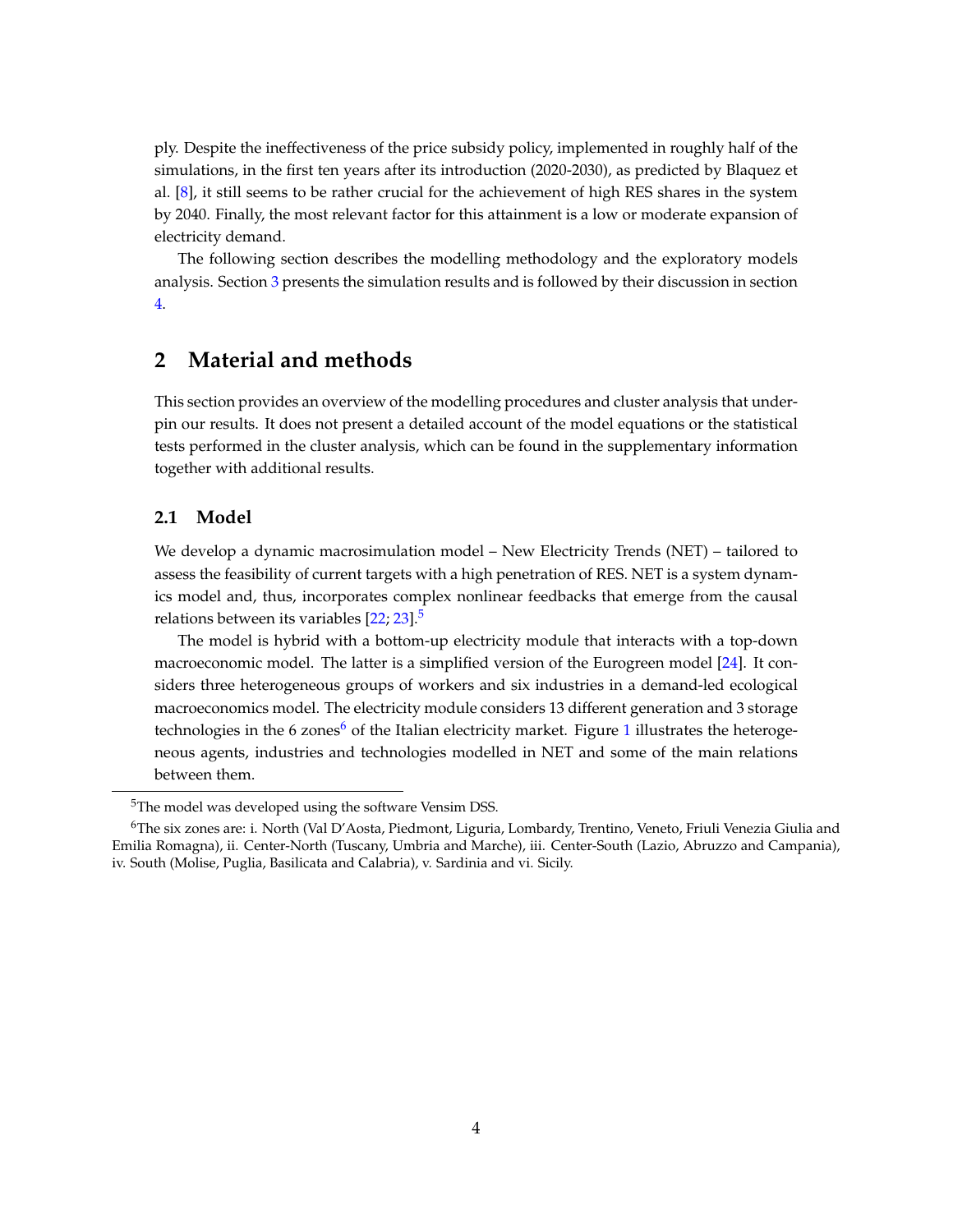<span id="page-4-0"></span>

**Figure 1: Macroview.** List of and main connections among the heterogeneous households, industries and technologies included in NET model. The abbreviations in the industries column refer to Energy Intensive Manufacturing (E.I. Manuf.) and Non-Energy Intensive Manufacturing (Non E. I. Manuf.), respectively. The red arrows show the main connections between the two modules.

There are two main channels of integration between the macro and electricity modules. The first is through electricity demand and prices. The level output in each industry and households' consumption determines the total electricity demand that is met by suppliers. Thus, variations in employment and labour income, wages and exports, for instance, have a direct impact on the electricity market. However, the prices determined by the composition of electricity supply have a feedback effect on its demand through households' demand elasticity and industries' choice of technology. A consistent fall in electricity prices leads to an increase in households' consumption and also favours the adoption of more energy-intensive (and labour-saving) technologies. Therefore, we have a balancing feedback loop. An electricity price reduction increases demand which, in turn, favours the entry of technologies with higher production costs in the mix, thus increasing prices.

The second channel is through the expansion of installed capacity. The sum of the investments by all generation technologies is aggregated and constitutes the actual investment of the Electricity industry in the macroeconomic module. In this case we have a reinforcing loop. Investments from the electricity module increase final demand and GDP, resulting in higher electricity demand which increases prices, profits and enables further investments in generation technologies. It should be noted, however, that the Electricity industry constitutes a small proportion of total investments. Hence, it is very unlikely that this reinforcing loop will lead to instability in the whole model since it will be more than compensated by variations in investments from the other five industries.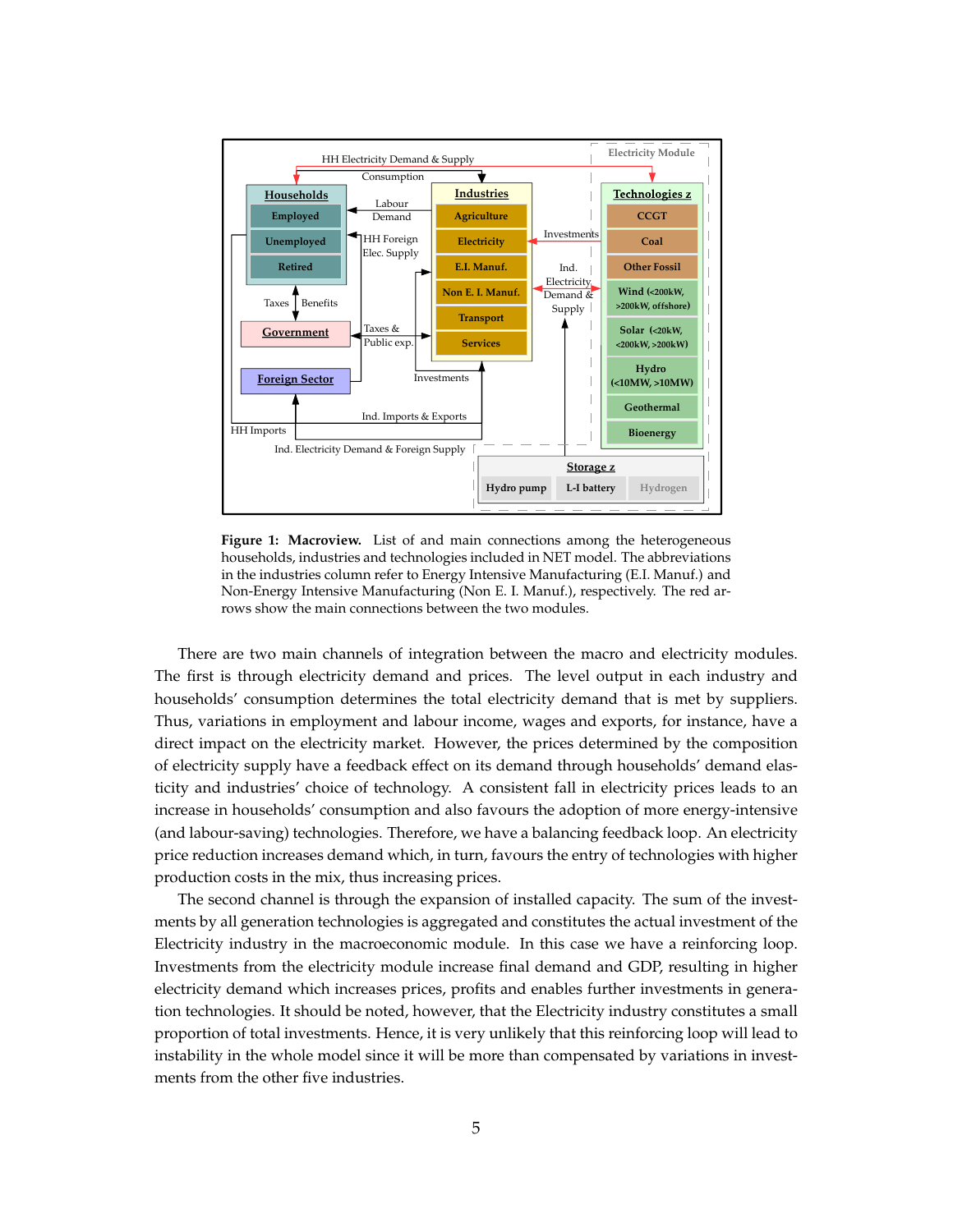The model works on two different levels of time resolution and geographical granularity. The macroeconomic module is defined at the national level with yearly variables whereas the electricity module considers the six zones of the Italian market and has a hourly time definition for supply, demand and prices, but maintains a yearly time-step for investments in new capacity. To limit the time requirement for the simulations but maintain the hourly frequency and the detailed seasonality necessary to evaluate systems with a high share of VREs [\[25\]](#page-21-0) we adopted one, 24 hours, representative day per month, resulting in 288 hours per year. These features allow our model have a high geographical coverage and medium time resolution according to the classification proposed by Prina et al. [\[26\]](#page-21-1).

The smallest unit of analysis in the electricity module are generation technologies per market zone that undertake investments in new installed capacity. The total amount invested, in MWs, depends on the expected increase in demand, in each zone, and is split between tech-nologies in proportion to their accumulated profits<sup>[7](#page-5-0)</sup> Moreover, this accumulated profits must cover at least 25% of the total investments to be carried by a technology in a zone while the rest is financed. Therefore, even if the desired amount of investments is determined by zone, the actual expansion of capacity will lead similar technologies to expand the most in the zones where they are more profitable due to regional price differences or productivity, in the case of VREs. There are also limits to the expansion of certain technologies. It is assumed that large (> 10 MW) hydroelectric only invests to maintain current capacity, no further expansion of coal and other fossil<sup>[8](#page-5-1)</sup>, and a maximum 17,450 MW for onshore and 950 MW for offshore wind [\[28\]](#page-21-2).

The matching of electricity demand and supply is hourly. We apply the historical seasonality of energy demand to the annual values determined in the macroeconomic module. We assume that all RES, except for bioenergy, have priority of dispatchment. Given their installed capacity and historical hourly production profile, wind, solar, and geothermal sell their pro-duction in full.<sup>[9](#page-5-2)</sup> Hydroelectric supply also depends on capacity and historical seasonality, but is further affected by random shocks on reservoir capacity $^{10}$  $^{10}$  $^{10}$ .

Excess demand after RES is then covered by imports. These are again a function of the observed imports in our representative hours, but change in time as a decreasing function of the growth rate of domestic hourly supply capacity. Finally, the residual demand after RES and imports is covered by fossil fuel sources and bioenergy in proportion to the supply capacity of each technology.

Thus, the composition of supply and prices are not determined according to a merit order stack (MOS) model. Even though RES, which have lower marginal costs, and imports, whose

<span id="page-5-0"></span><sup>7</sup>Flexible resources do not receive any revenues from ancillary services market or capacity market. This is a simplification, since mark-up shares from balancing operations are lately increasing for thermal plants. The introduction of a capacity market based on reliability options will generate an additional source of revenues for flexibility suppliers in the Italian market from 2022 to 2023, while for the following years the mechanism is under discussion [\[27\]](#page-21-3).

<span id="page-5-1"></span><sup>&</sup>lt;sup>8</sup>The latter includes oil products such as fuel oil, gasoil and other non renewable sources such as wastes.

<span id="page-5-3"></span><span id="page-5-2"></span><sup>&</sup>lt;sup>9</sup>The output profile of wind and solar is specific to each market zone.

 $10$ We calculate approximate reservoir capacity as the ratio between actual and full capacity supply. The shocks are normally distributed with mean and standard deviation given by the calculated values for reservoir capacity between 2015 and 2017.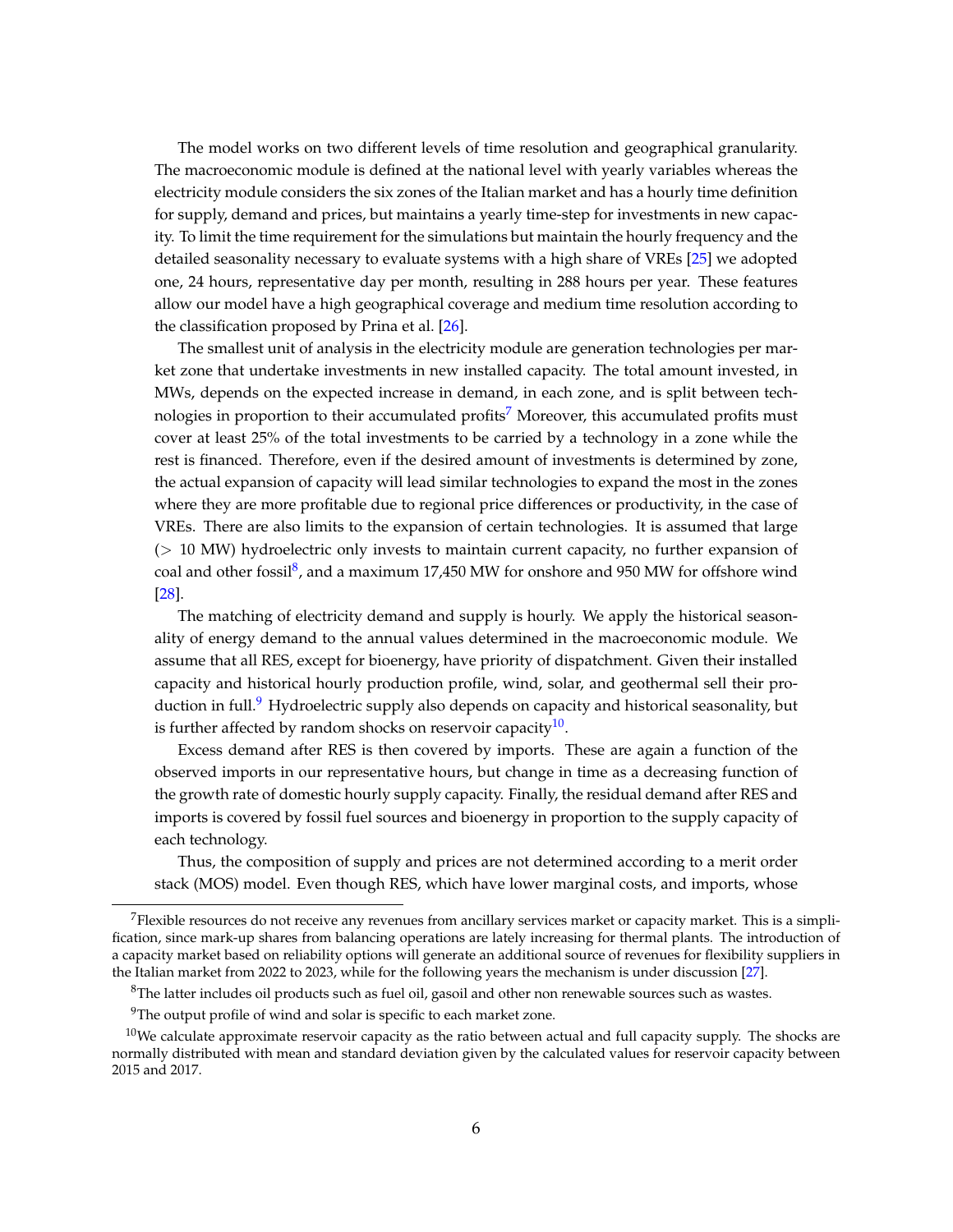prices have historically been lower in neighbouring countries, cover demand before costlier fossil fuel technologies, the market prices in our model do not reflect the marginal cost of the marginal technology. Traditional MOS models tend to underestimate the elasticity of prices to the composition of supply, particularly reducing intraday volatility [\[29\]](#page-21-4). In our model hourly prices are a function of operational costs – fixed and variables operational and maintenance costs plus fuel and emissions costs – per MWh of all the technologies that supply on that hour weighted by their respective quantities. We then calibrate the elasticity of hourly prices to variations in this weighted operational cost using data for the first five simulated years (2015- 2019). Although this approach is different from adding spreads that are increasing in capacity utilization over marginal cost, as in Ward et al. [\[29\]](#page-21-4), it reaches similar results since supply from costlier technologies will only gradually increase market prices instead of instantly shifting prices to match their marginal cost.

These rather wholistic modelling choices for the dynamics of investments, electricity supply and prices are not without limitations. Several technical aspects of real systems such as plant ramp rates, start-up costs, ancillary services and network constraints are ignored.<sup>[11](#page-6-0)</sup>. Moreover, the model considers exclusively the day-ahead market. Nonetheless, they allow us to have a simple enough model that is capable to assess long-term trends in profitability and investments while reproducing the expected increase in price volatility under various policy and technological scenarios.

We also adopt a simple procedure to introduce three storage technologies (hydro pumps, lithium-ion batteries, hydrogen with electrolyzer and fuel cell) and consider their effect on prices. Storage technologies operate if and only if the percentage of RES in supply is above a threshold ( $\tau^{ST} \geq 80\%$ ) and if that technology is profitable. New installed storage capacity, in MW, is given by the average hourly excess supply of RES, net of existing storage demand. This amount is then distributed between the three technologies according to their expected profitability from energy arbitrage given the current hourly prices, operational and investment costs. Data on technical specifications were obtained from Schmidt et al.  $[30]^{12}$  $[30]^{12}$  $[30]^{12}$  $[30]^{12}$ . It is further assumed that storage technologies perform exclusively intraday arbitrage and discharge in fixed hours<sup>[13](#page-6-2)</sup>.

Finally, we consider a price subsidy policy for intermittent RES. Since NET considers aggregates by technology and zone, it is impossible to replicate actual auctions for each technology. Hence, we assume that the price paid to each technology is equal to the minimum necessary to cover its costs, including the cost of debt that finances investments, from 2020 on whenever this policy is active in the simulations. This full cost price is bounded by the rules of the cur-

<span id="page-6-0"></span> $11$  Even though we model the impact of network constraints on zonal prices indirectly, see section 3.5. for the supplementary information.

<span id="page-6-1"></span><sup>&</sup>lt;sup>12</sup>Including round trip efficiency, time and cycle degradation, shelf life and construction time, operational costs and investment and replacement costs.

<span id="page-6-2"></span><sup>&</sup>lt;sup>13</sup>Since our model imposes a cap on maximum wind capacity the vast majority of intermittent renewable supply depends on solar energy, hence storage technologies tend to charge during peak solar production hours and discharge between 7 and 10 p.m.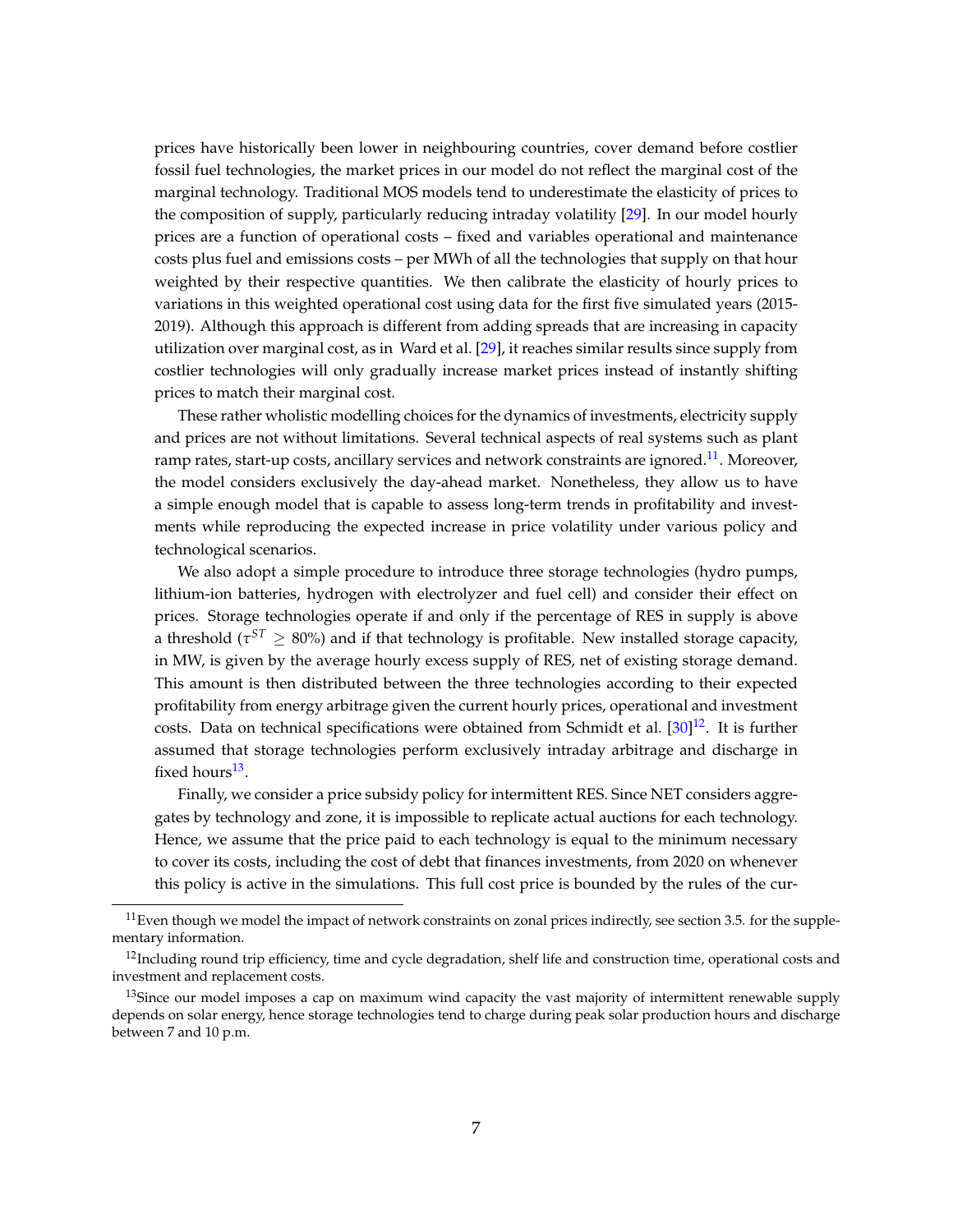rently active Italian Law<sup>[14](#page-7-0)</sup> that establishes a maximum price<sup>[15](#page-7-1)</sup> per auction and a minimum that corresponds to 30% of the maximum for large solar ( $\geq$  200 kW), onshore and offshore wind; and to 70% of the maximum for small scale wind  $(< 200 \text{ kW})$  and solar  $(< 200 \text{ kW})$ .

#### **2.2 Exploratory model analysis and scenarios**

To cope with the uncertainty we perform 1, 000 simulations allowing for variations in key parameters of the model such as investment costs, fuel prices and GDP growth. We then perform a cluster analysis on the resulting simulations, which cover a broad parameter space, to identify three clusters of simulations which constitute the base for our scenarios. Therefore, the scenario results presented in the following section are actually means and standard deviations built from all the simulations included in each cluster.

The variables selected for the sensitivity analysis are summarized in Table [1.](#page-8-0) It presents the variables included in the sensitivity analysis, their minimum and maximum values, the minimum variation  $(\Delta)$ , and their mean values in our three scenarios. The cluster analysis is based on the three main outcome variables at the final simulation year (2040): electricity demand, the share of RES on supply and national prices. The investment cost, fuel cost and  $CO<sub>2</sub>$ price variables listed in Table [1](#page-8-0) are set to vary to a maximum of plus/minus 33% of their baseline projection for  $2040^{16}$  $2040^{16}$  $2040^{16}$ . That is, when the sensitivity is active they start diverging in 2020 and gradually increase or decrease with respect to baseline projections until the final year of the simulation. Variables marked with units " $Y/N$ " are randomly chosen to be active or inactive. In storage, the variable % exported refers to the amount that is exported whenever there is an excess supply of renewable energy and the variable storage threshold to the parameter *τ* explained in the previous section. Price elasticity is that of households electricity demand. Since the GDP is determined endogenously in NET, we add an exogenous variation in export growth to evaluate the impact of macroeconomic fluctuations on the electricity market. Finally, the seed of the random extraction of new technologies for the six industries in the macroeconomic module is set to vary randomly.

<span id="page-7-1"></span><span id="page-7-0"></span> $14$ Decree of July 4, 2019.

<sup>&</sup>lt;sup>15</sup>The maximum prices per MWh are of  $\in$  70 for onshore wind ( $\geq$  200 kW),  $\in$ 150 for offshore and small wind plants (< 200 kW), €70 for large solar ( $\geq$  200 kW) and €90 for smaller solar plants (< 200 kW).

<span id="page-7-2"></span> $16$ The baseline projections already predict a reduction of investment costs in solar, wind and storage technologies. Our sensitivity analysis then projects greater or smaller declines.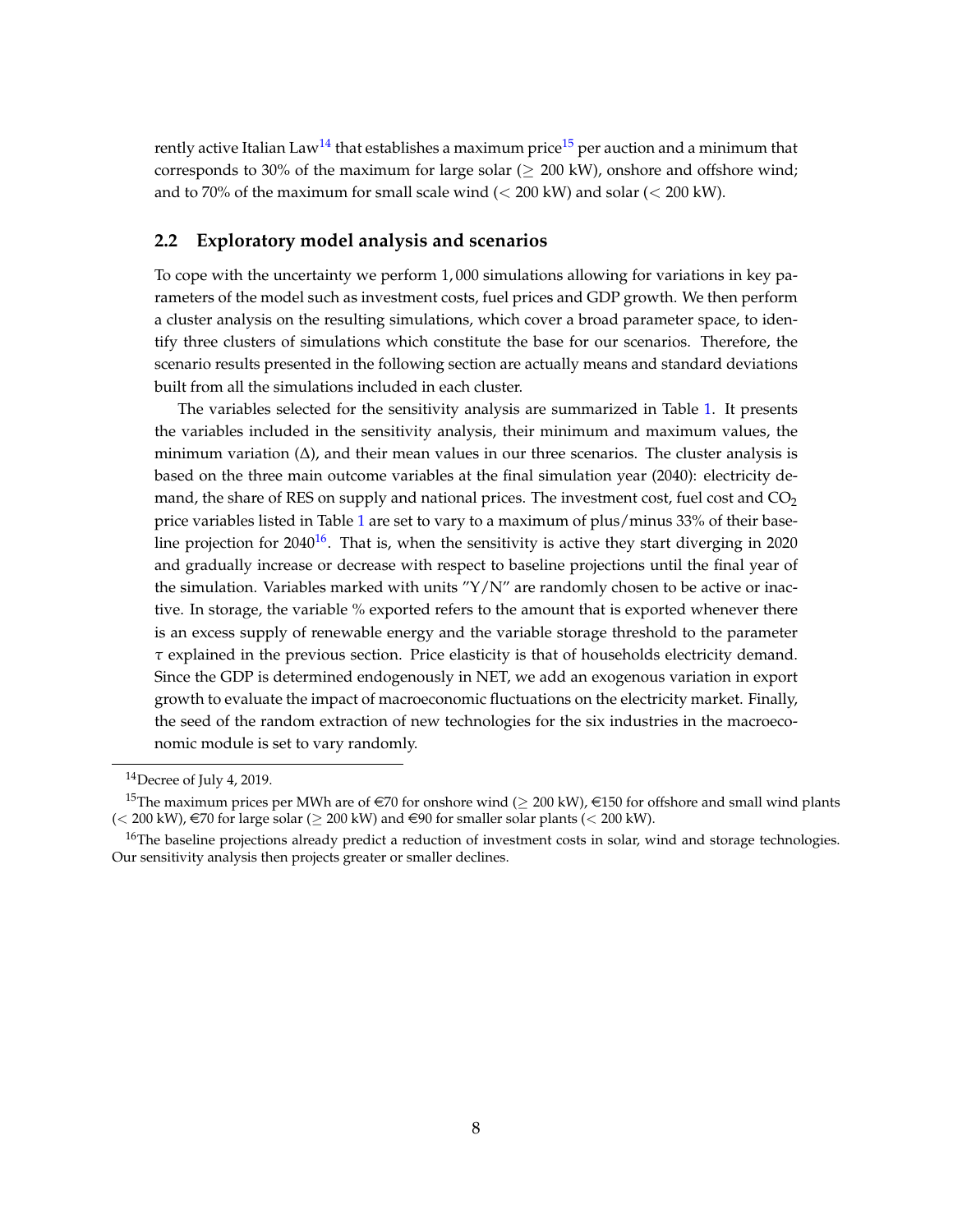<span id="page-8-0"></span>

| Variable                              | Units              | Min.             | Max.           | $\Delta$                 | <b>LRES-HD</b> | Baseline | <b>HRES-LD</b> |
|---------------------------------------|--------------------|------------------|----------------|--------------------------|----------------|----------|----------------|
| Investment costs (2040)               |                    |                  |                |                          |                |          |                |
| Solar $(\geq 20 \text{kW})^{\dagger}$ | $1,000 \in /MW$    | 273              | 547            | 14                       | 390            | 403      | 426            |
| Solar $(< 20$ kW)                     | $1,000 \in /MW$    | 407              | 813            | 20                       | 580            | 600      | 634            |
| Wind $( \geq 200 \text{kW})$          | $1,000 \in /MW$    | 627              | 1,253          | 31                       | 912            | 921      | 970            |
| Wind $(< 200 \text{kW})$              | $1,000 \in /MW$    | 3,223            | 6,447          | 83                       | 4,693          | 4,738    | 4,990          |
| Wind (offshore)                       | $1,000 \in /MW$    | 1,654            | 3,308          | 161                      | 2,408          | 2,431    | 2,560          |
| Lithium-Ion Battery                   | $1,000 \in /MW$    | 65               | 130            | 3                        | 97             | 97       | 99             |
| Pumped Hydroelectric                  | $1,000 \in /MW$    | 257              | 457            | 11                       | 341            | 346      | 341            |
| Hydrogen                              | $1,000 \in /MW$    | 1,269            | 2,538          | 63                       | 1,865          | 1,926    | 1,894          |
| Production costs (2040)               |                    |                  |                |                          |                |          |                |
| $CO2$ price                           | €/tCO <sub>2</sub> | 22.5             | 67.5           | 2.2                      | 32.7           | 43.1     | 52.2           |
| Gas price                             | €/MWh              | 20.1             | 40.3           | 1.0                      | 28.2           | 30.0     | 31.3           |
| Coal price                            | €/MWh              | 6                | 12             | 0.3                      | 8.7            | 8.9      | 9.2            |
| Storage                               |                    |                  |                |                          |                |          |                |
| New Storage                           | Y/N                | $\boldsymbol{0}$ | $\mathbf 1$    |                          | 0.50           | 0.49     | 0.50           |
| % exported                            | $\%$               | $\theta$         | 100            | 10                       | 49.3           | 48.3     | 52.1           |
| Storage threshold $(\tau^{ST})$       | $\%$               | 80               | 100            | 5                        | 90.1           | 90.4     | 89.7           |
| Phase-out coal                        | Y/N                | $\theta$         | $\mathbf{1}$   | $\overline{\phantom{a}}$ | 0.55           | 0.51     | 0.47           |
| Price subsidy policy                  | Y/N                | $\boldsymbol{0}$ | $\mathbf{1}$   |                          | 0.45           | 0.47     | 0.55           |
| Elect. price elasticity               | $\frac{0}{0}$      | $-31.4$          | $\theta$       | 5.7                      | $-29.4$        | $-24.2$  | $-19.2$        |
| Export growth                         | $\frac{0}{0}$      | $-2$             | $\overline{2}$ | 0.5                      | 0.7            | 0.4      | $-0.8$         |
| Seed                                  |                    |                  |                |                          |                |          |                |

**Table 1: Sensitivity analysis and cluster characteristics**

† applies to solar technologies greater than 200kW and between 200 and 20kW.

The simulations are clustered using k-means. Even though five clusters would have provided more statistically differentiated groups of simulations, according to the statistics reported in section 4 of the supplementary information, it did not provide qualitative differences with respect to only three clusters. Hence, we opted to build our scenarios based on three clusters to maintain the presentation and interpretation of the results as simple as possible.

A graphical representation of the clusters that compose our three scenarios is presented in Figure [2.](#page-9-1) It plots the simulations with respect to the three (scaled) clustering variables in simplexes for selected years. Differences between clusters increase from 2020 to 2040. This indicates that the clusters change due to the variables employed in the sensitivity analysis and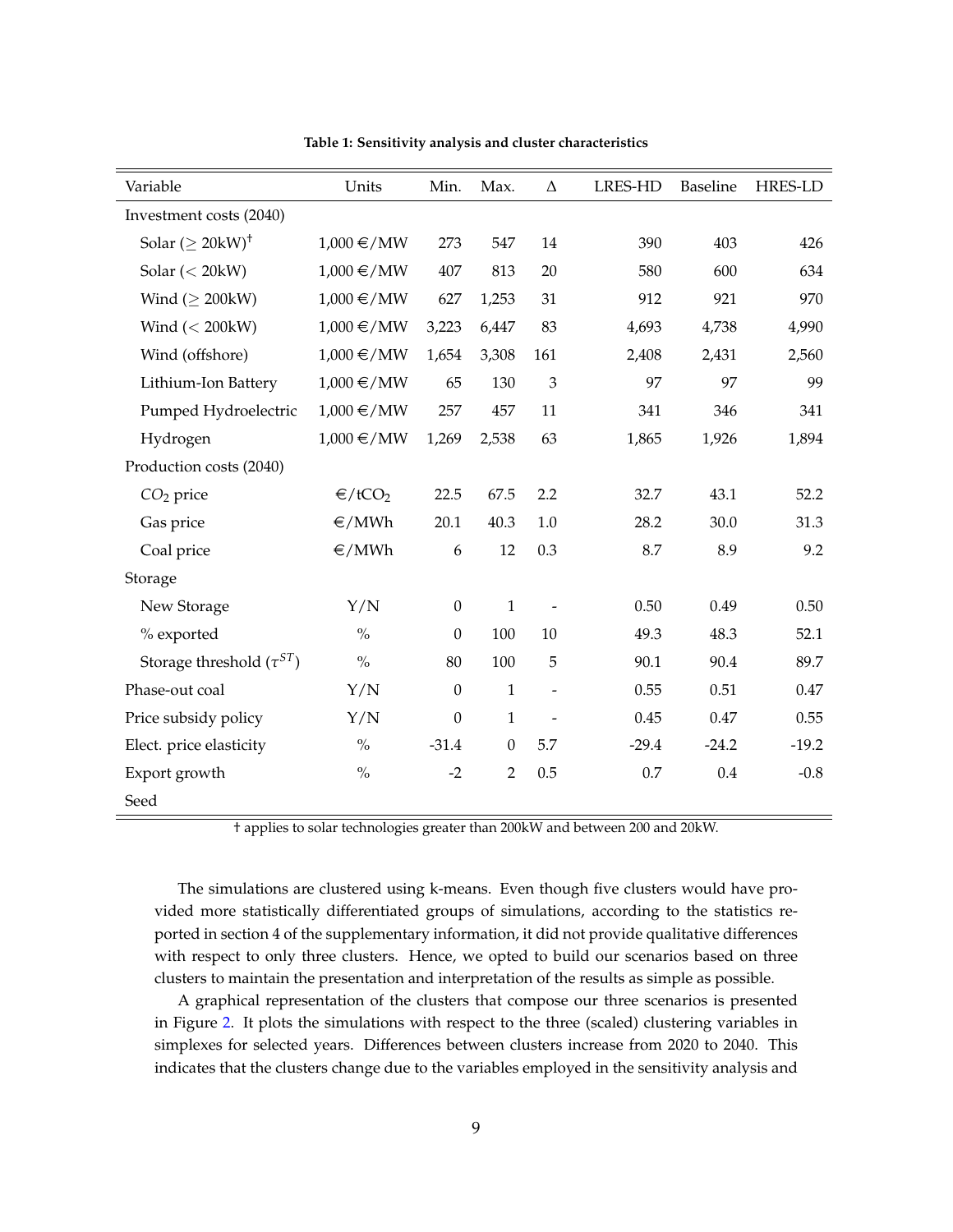were not already different from the beginning of the simulations. Most of the differences are seen in demand (bottom) and the share of RES (left), whereas prices remain somewhat similar in the three clusters.

<span id="page-9-1"></span>

**Figure 2: Clusters analysis results.** The simplexes plot the 1, 000 simulations as a function of the three outcome variables used to define the clusters: National Single Price (PUN), electricity demand in the Day-Ahead Market (MGP) and the % of RES in electricity supply. Simulations are colored according to the specific scenarios they are included in for the simulated years of 2020, 2030 and 2040.

The orange circles represent the first scenario termed Low RES-high demand (LRES-HD). The blue ones represent the scenario High RES-low demand (HRES-LD). The black circles were assigned to the Baseline scenario that rests in between the other two. On average, the scenarios do not present large differences in investment costs of solar, wind and storage, even though HRES-LD has slightly higher investment costs for solar and wind.  $CO<sub>2</sub>$ , gas and coal prices increase gradually from LRES-HD to HRES-LD. Moreover, the HRES-LD scenario is also characterized by a greater percentage of simulations with an active price subsidy policy, lower household demand elasticity and lower export and, consequently, GDP growth. The share of simulations in which there is a phase-out of coal is, perhaps surprisingly, higher in LRES-HD. However, we note that coal represents a small share of current supply in Italy  $-7.1\%$  in the day-ahead market in 2018 [\[17\]](#page-20-7) – and is substituted by CCGT in the event of a phase-out which, therefore, does not affect the % of RES in our model. The next section also explores the differences within these scenarios with respect to the variables employed in the sensitivity analysis (Table [1\)](#page-8-0).

### <span id="page-9-0"></span>**3 Results**

This section presents the simulation results based on the three scenarios identified in the cluster analysis. It focuses on the dynamics of the three main outcome variables – electricity demand, the share of RES and prices – and compares them to the values projected by MATTM-MiSE-MIT [\[5\]](#page-19-4) and Snam–Terna [\[21\]](#page-20-6), for 2030 and 2040 respectively. The second subsection dwells deeper into the effectiveness of the price subsidy policy simulated, checking for differences between and within the three scenarios.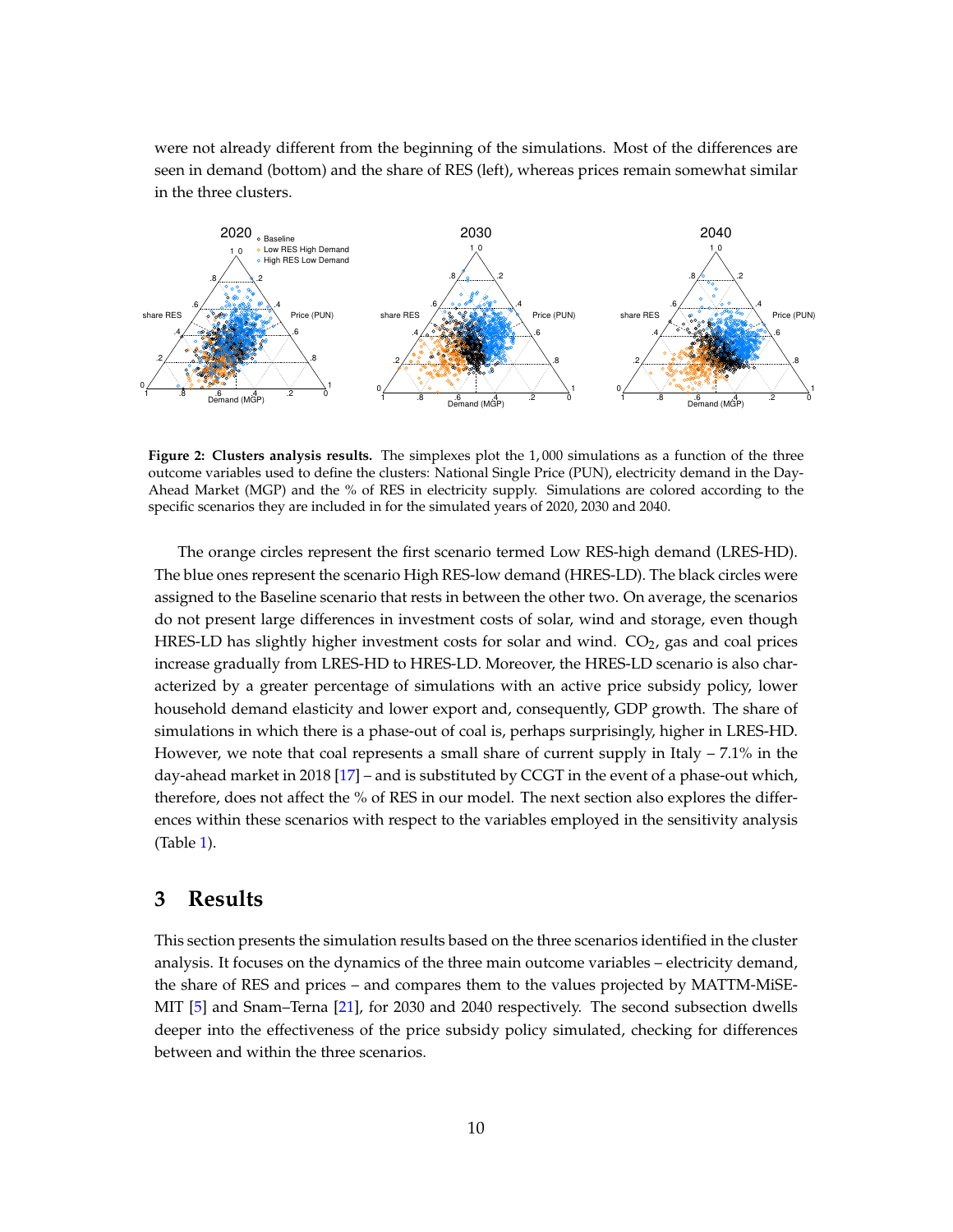#### **3.1 Main results**

The main simulation results are plotted in Figure [3.](#page-11-0) The three top panels plot the % of RES in supply (top-left), annual average national prices (top-center) and total electricity demand in the day ahead market (top-right). The bottom panels show the average yearly prices received by gas fired CCGT (bottom-left), wind (bottom-center) and solar (bottom-right). These are calculated, in each year, as the average national prices in the hours these technologies supply weighted by the quantities supplied.

Each graph plots the means (solid lines), a one standard deviation confidence interval (shaded areas), the minimum and maximum values (dashed lines) for our three scenarios. The solid horizontal red line represents the 2030 NECP projections and the three dashed horizontal lines the 2040 values projected in the three scenarios of Snam–Terna [\[21\]](#page-20-6)<sup>[17](#page-10-0)</sup>. Finally, the red dots plot actual values observed between 2015 and 20[18](#page-10-1) $^{\rm 18}.$ 

We observe an inverse relation between the share of RES and electricity demand, and a decreasing long-term trend in prices. The expansion of VREs capacity, due to reduced investment costs, is unable to substitute gas fired plants with strong demand growth, as in the LRES-HD scenario. Although the scenarios do not differ as much in terms of prices, the better performing simulations in terms of RES share tend to have higher annual prices. Higher fossil fuel and  $CO<sub>2</sub>$  prices, as in the HRES-LD scenario, contribute to the expansion of VREs in two ways. First, by increasing national prices. Second, they also increase costs and limit the profitability and, hence, new investments in fossil fuel based technologies<sup>[19](#page-10-2)</sup>.

The three bottom graphs in Figure [3](#page-11-0) reveal that almost all of the decreasing trend in national prices are explained by a pronounced reduction of hourly prices during the day, when solar energy is active. The average price received by CCGT plants (bottom-right) remains stable in the three scenarios until 2030 and increases slightly thereafter. Such an increase is due to a shift in the supply profile of CCGT towards peak evening hours following the expansion of solar capacity<sup>[20](#page-10-3)</sup>. It also benefits wind (bottom-center), whose prices remain nearly constant on average after 2030. The average price received by solar energy (bottom-right), however, falls throughout the whole simulation from around 50 in 2015 to almost  $20 \in /MWh$  in 2040. Unlike CCGT and wind, average solar prices are virtually equal in the three scenarios. This confirms that the installed solar capacity is similar, on average, in the three scenarios and that the higher shares of RES in HRES-LD are a direct result of lower electricity demand.

<span id="page-10-0"></span><sup>&</sup>lt;sup>17</sup>The National Single Price projected for the NECP in 2030 is calculated from the zonal prices in Snam–Terna [\[21,](#page-20-6) p. 114]. The black dashed line is the business as usual scenario. The blue and pink dashed lines represent the decentralized and centralized development scenarios, respectively. Both of the development scenarios project expansions of RES and increased energy efficiency. However, the centralized scenario relies more heavily on the development of flexible energy from gas, including bio and synthetic methane, while the decentralized scenario projects greater electrification of consumption, electric vehicles and expansion of VREs and storage technologies.

<span id="page-10-1"></span> $18$ Note that the values for the electricity demand graph correspond to the total demand which is higher than the day-ahead market that our model simulates.

<span id="page-10-2"></span> $19$ These conclusions are further supported by the additional results presented in section 5 of the supplementary information.

<span id="page-10-3"></span> $20$ However, it is important to note that this does not translate directly to higher total profits and investments in CCGT, since their total number of production hours is also reduced.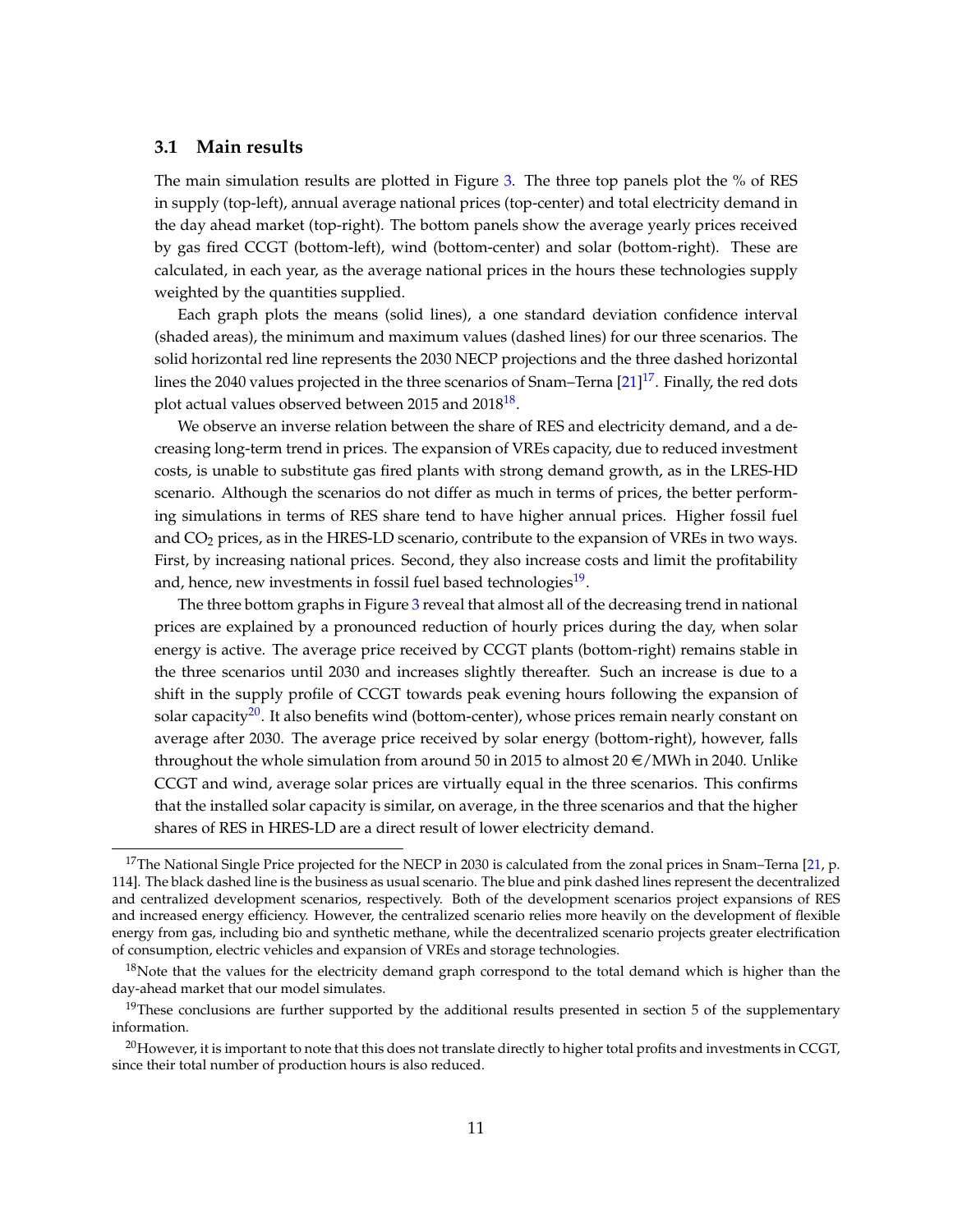<span id="page-11-0"></span>

**Figure 3: Main indicators** % of RES in supply (top-left), national prices (top-center), day-ahead market electricity demand (top-right), average prices received by CCGT (bottom-left), wind (bottom-center) and solar (bottom-right). Solid lines present the means for all simulations within each scenario, shaded areas correspond to a one standard deviation confidence intervals, and dashed lines represent the minimum and maximum values for each cluster. The red horizontal lines are the reference values for [\[5\]](#page-19-4). The black, blue and pink dashed lines represent values for the baseline, decentralized and centralized scenarios, respectively, from [\[21\]](#page-20-6).

The panels in Figure [3](#page-11-0) also allow us to draw some initial comparisons to the 2030 and 2040 projections from MATTM-MiSE-MIT [\[5\]](#page-19-4) and Snam–Terna [\[21\]](#page-20-6), respectively. None of the 1, 000 simulations reach the 2030 target of 55% of RES. By the end of the simulation the mean of the HRES-LD scenario reaches a 57.4% of RES and stays within about one standard deviation of the two Snam–Terna [\[21\]](#page-20-6) policy scenarios. Our baseline scenario ends up at 50.4%, between the 55% NECP target and the 48% of Snam–Terna [\[21\]](#page-20-6) business as usual scenario. The LRES-HD scenario achieves only a 42.8% share of RES. The best performing simulations, most within HRES-LD and some in the Baseline, represented by the maximum dashed lines, reach shares of RES above 70%. In contrast with the means of the scenarios, these accelerate after 2030 due to the price subsidy policy as we will argue in greater detail in the following subsection.

In terms of total electricity demand our Baseline projects about 390 TWh in 2040, slightly above the 370 TWh of Snam–Terna [\[21\]](#page-20-6) business as usual. HRES-LD stagnates around the value projected by the NECP for 2030 of 330 TWh due to lower GDP growth rates. The LRES-HD scenario, however, predicts a remarkable increase in electricity demand fueled by a higher elasticity of demand to the decreasing prices.

Nonetheless, the most striking difference between our simulations and the reference lines in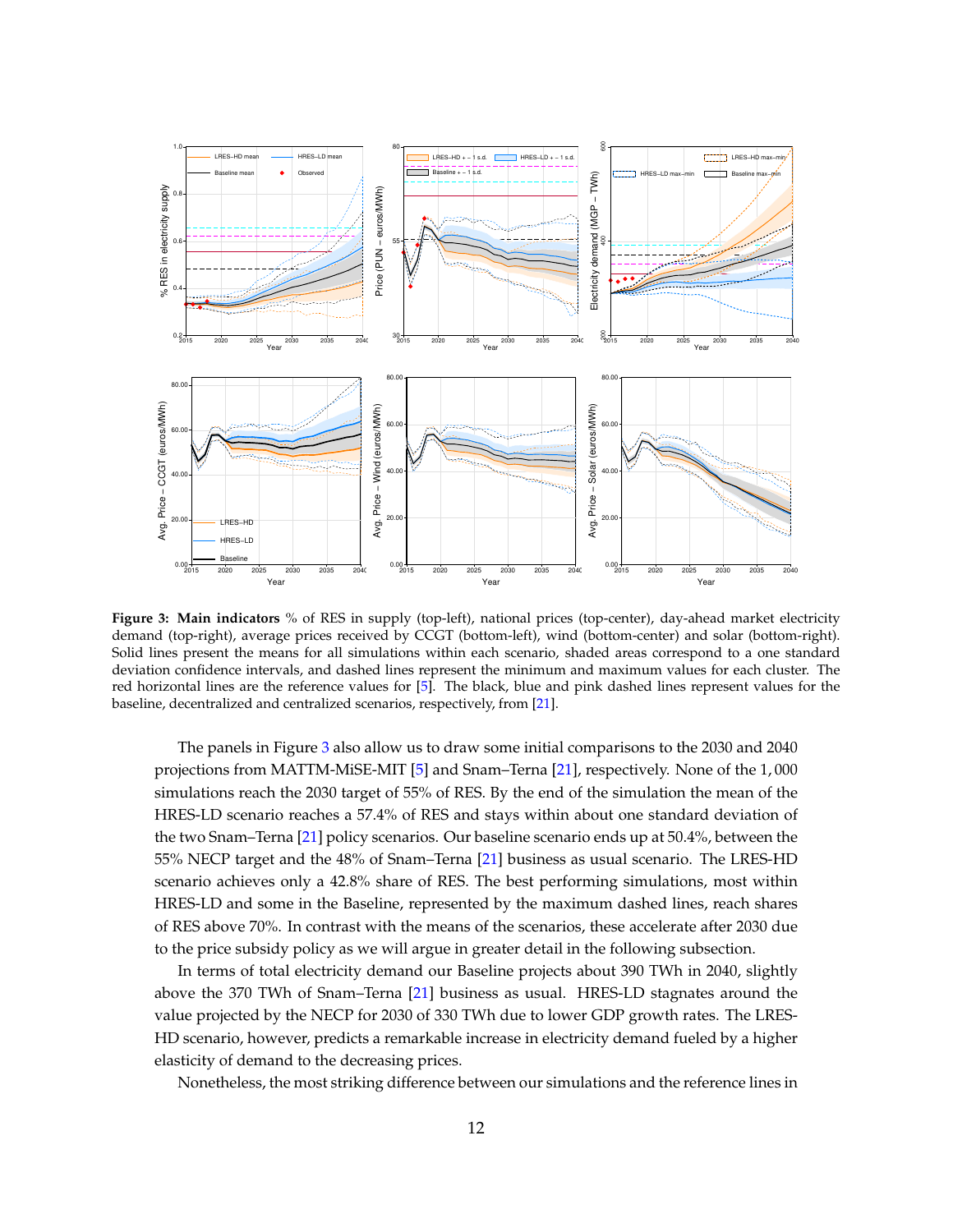the graphs lies in the deviation in annual average national prices. While, in line with Brouwer et al. [\[31\]](#page-21-6), our three scenarios project decreasing annual prices with an expansion of the RES share, Snam–Terna [\[21\]](#page-20-6) scenarios predict a significant increase in prices in a high VREs sys- $tem<sup>21</sup>$  $tem<sup>21</sup>$  $tem<sup>21</sup>$ . This positive correlation between the penetration of RES and prices is at odds with the empirical evidence from several European markets [\[19;](#page-20-4) [9;](#page-19-8) [10;](#page-19-9) [11;](#page-19-10) [12;](#page-19-11) [32\]](#page-21-7) and is explained by the methodological differences between NET and optimization models.

Since optimization models calculate the cost minimizing mix of generation technologies to reach certain goals, including the target share of RES, their prices reflect the MOS of such mix. Moreover, linear optimization models do not consider whether their optimal allocation of generation technologies are a likely outcome of the evolution of the system. Therefore, the positive correlation between the share of RES and prices in Snam–Terna [\[21\]](#page-20-6) should be attributed to the rigidity of the MOS model explained by Ward et al. [\[29\]](#page-21-4). Even with a high penetration of low marginal cost VREs, as long as gas fired plants remain the marginal technology, market prices will reflect their costs, which are boosted by increasing fuel and  $CO<sub>2</sub>$  prices<sup>[22](#page-12-1)</sup>. In contrast, prices in our model reflect the weighted average of the marginal costs of the supplying technologies. Hence, an increase of low marginal cost VREs in supply does result in falling prices.

The results so far do not consider variability in hourly prices which are expected to increase with further penetration of intermittent VREs [\[33;](#page-21-8) [29\]](#page-21-4). Figure [4](#page-13-0) plots the evolution of hourly prices in the three scenarios of our model during three selected months. We opt to present the results for April (historically the month of lower total demand in Italy), July (the peak load month) and December (a cold month). The panels in Figure [4](#page-13-0) depict the means (solid lines), one standard deviation confidence intervals (shaded areas) and the maximum and minimum prices (dashed lines). Each graph presents the evolution of hourly prices within the 24 hours of the month, in five year intervals from 2015 to 2040.

<span id="page-12-0"></span><sup>&</sup>lt;sup>21</sup>The NECP does not indicate price projections for electricity spot market. The values are reported in the TSOs joint scenarios.

<span id="page-12-1"></span><sup>&</sup>lt;sup>22</sup>We don't have access to hourly prices in these scenarios.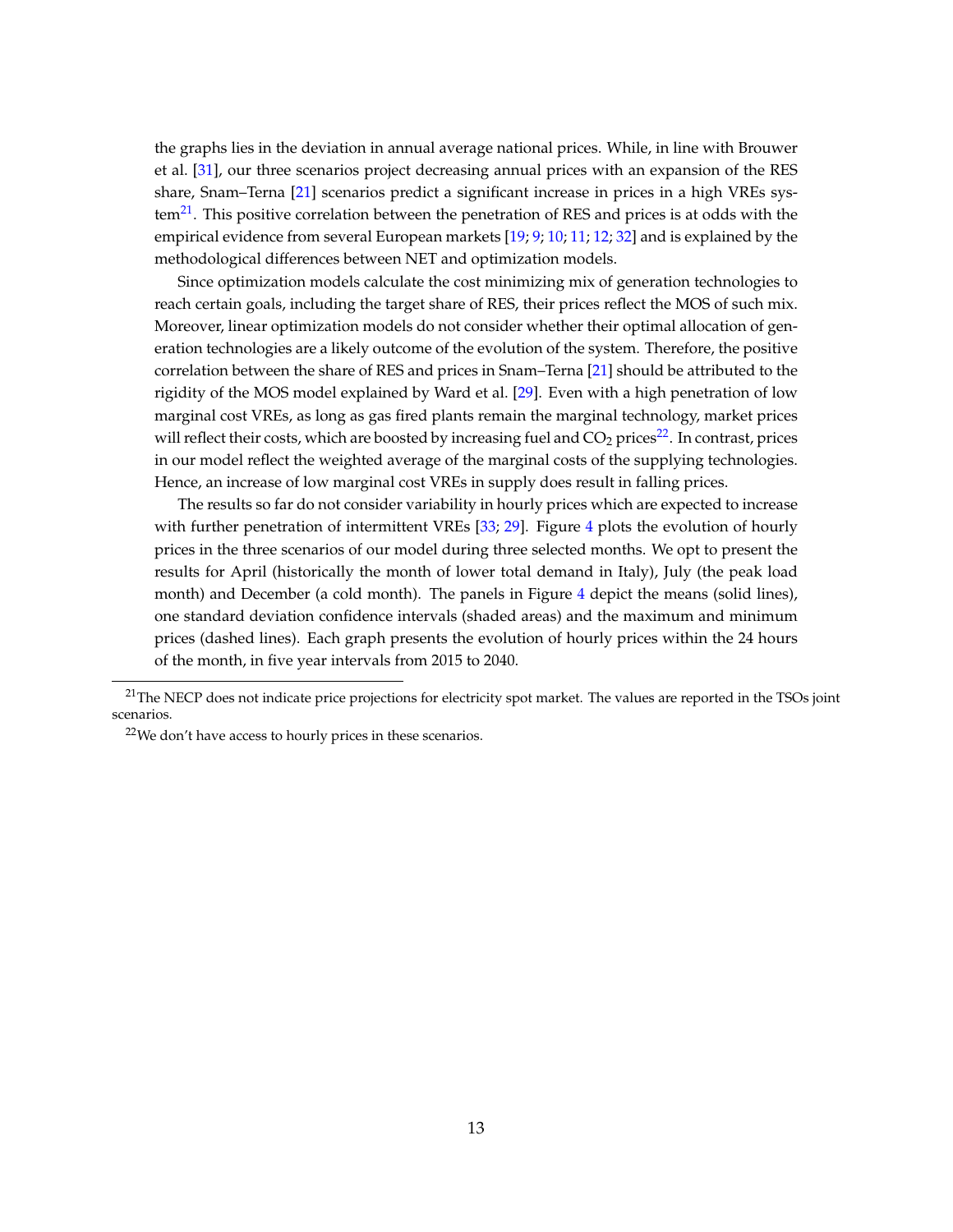<span id="page-13-0"></span>

**Figure 4: Hourly prices** in April (top), July (middle) and December (bottom) for the Baseline (left), HRES-LD (center) and LREs-HD scenario (right). Solid lines present the means for all simulations within each scenario, shaded areas correspond to a one standard deviation confidence intervals, and dashed lines represent the minimum and maximum values for each cluster. All the graphs plot these values in five year intervals from darker (2015) to lighter colors (2040).

As for the annual average prices, we do not see striking differences between our three scenarios. In all three of them there is an increase in intraday price volatility with a notable decrease during the productive hours of solar energy. These fall of daytime prices accelerate from 2030 onward in July and after 2035 in April and December. Our scenarios also project a moderate increase in hourly prices during night hours, mostly due to the increasing fuel and  $CO<sub>2</sub>$ prices of CCGT, which is more noticeable during July and December than in the typically low demand month of April.

Still there are distinctions between the three scenarios that are worth noticing. The two scenarios with lower energy demand, Baseline and HRES-LD, reach low prices during more hours than LRES-HD, particularly in July, and also higher prices during night hours in July and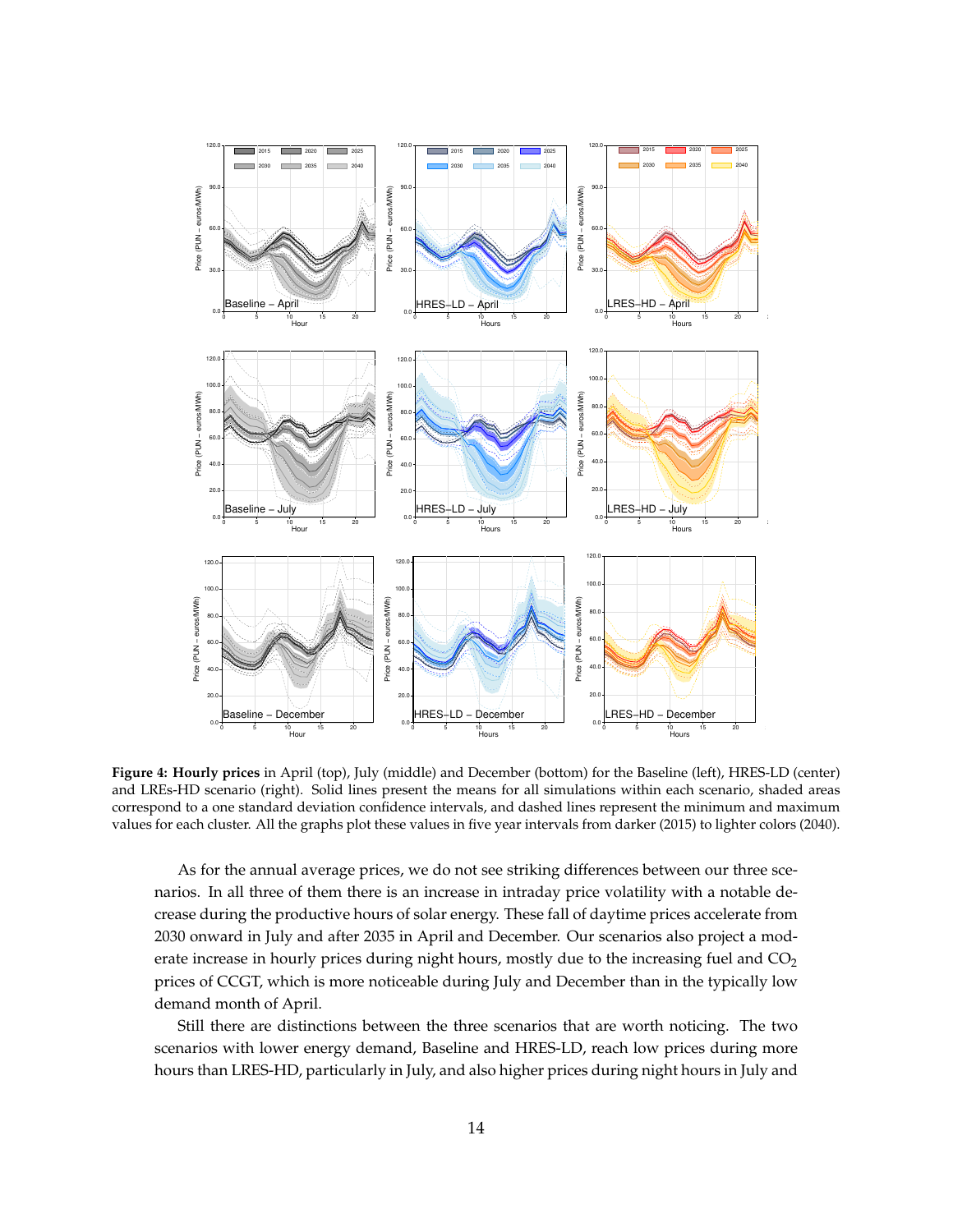December. Moreover, on the lower right-hand-side of all the Baseline and HRES-LD graphs we see the effect of storage on night prices through the minimum dashed lines. These represent the lowest price simulation within these two scenarios which are those with a large increase of storage capacity, mostly Lithium-ion batteries and some pumped hydro systems. However, we do not observe similar decreases in night prices until 2035.

### **3.2 Policy effectiveness**

We now focus on the variables listed in Table [1](#page-8-0) that lead to the results and differences among our three scenarios, with a particular interest in the role of the price subsidy policy and its effectiveness to promote the expansion of VREs. Overall, the price subsidy does not seems to effectively contribute to the growth of intermittent renewables between the scenarios<sup>[23](#page-14-0)</sup>, but are very effective within each scenario. Our results also suggest that this policy takes a long time to become effective. Significant differences in the share of RES among simulations with and without the price subsidy policy are observed between 2030 and 2040.

The next results focus primarily in differences between scenarios. Figure [5](#page-15-0) presents box plots for our three main outcome variables, % of RES in electricity supply, national prices and total electricity demand in 2030 and 2040. Each graph presents two box plots for each scenarios, differentiation among simulations in which the price subsidy police is inactive (left) and active (right). The reference lines are the same plotted in Figure [3.](#page-11-0)

Even though we observe some differences between our three scenarios in 2030, simulations with and without the price subsidy policy are virtually indistinguishable within the same scenarios. Between the three scenarios, as in Figure [3,](#page-11-0) HRES-LD simulations have higher % of RES, slightly higher prices and lower total electricity demands. Simulations in the LRES-HD, on the other hand, present larger demand and a lower % of RES in supply. In the final year of the simulations (2040) there is an increase in variance between simulations, within all scenarios. Still, median % RES in simulations with an active price subsidy are only marginally above those without the policy. These results would suggest the price subsidy policy is ineffective, as predicted by Blaquez et al. [\[8\]](#page-19-7).

<span id="page-14-0"></span><sup>&</sup>lt;sup>23</sup>Note that, from Table [1,](#page-8-0) simulations with an active price subsidy policy are more frequent in HRES-LD, which reaches higher shares of RES, than in the other two scenarios.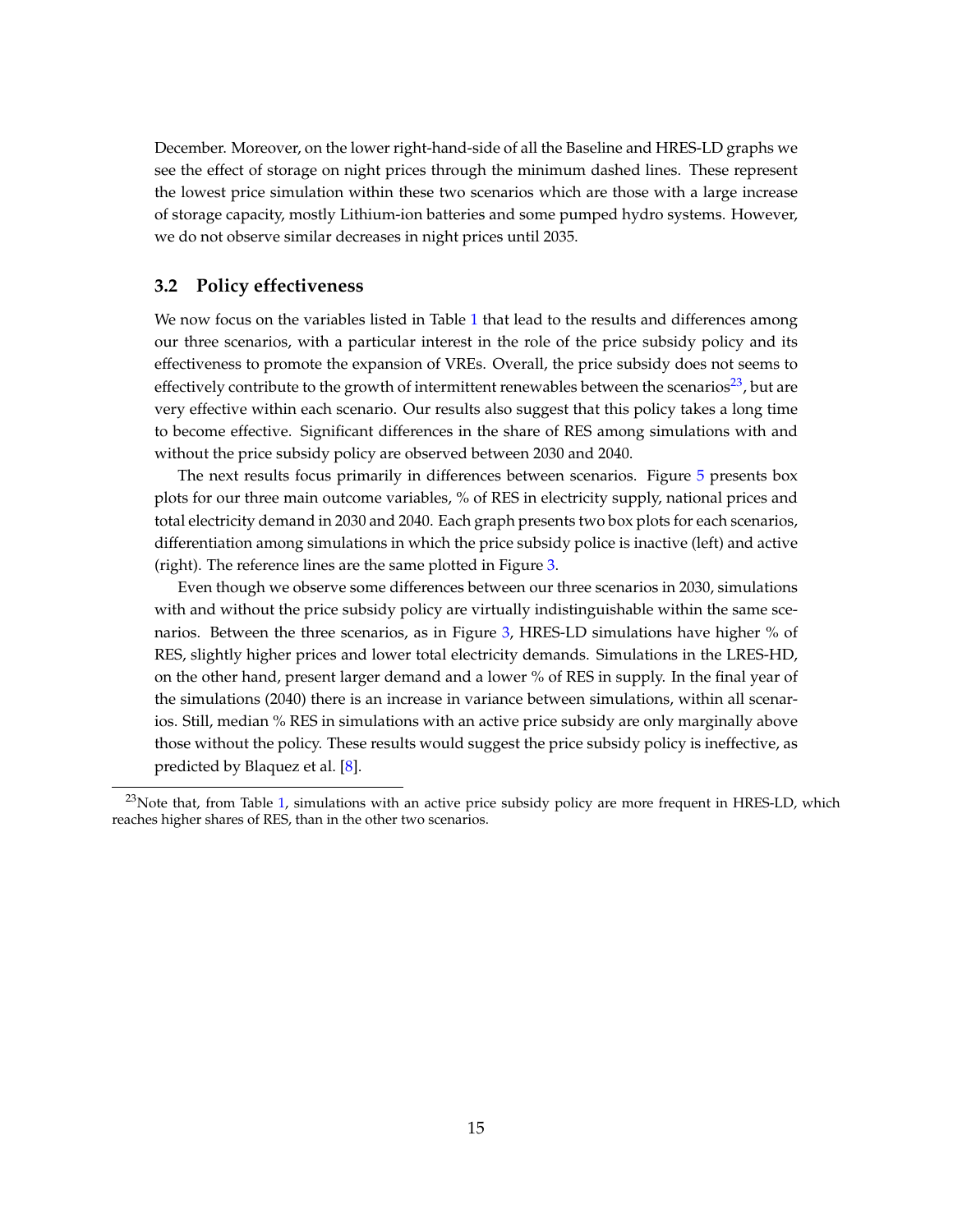<span id="page-15-0"></span>

**Figure 5: Differences between scenarios and price policy effectiveness.** Each graph presents the boxplots for the simulations with the price subsidy police inactive (left) and active (right) in 2030 (left column) and 2040 (right column) with respect to the three main outcome variables: % RES (top row), national prices (center row) and day-ahead market electricity demand (bottom row). The darker lines in the middle of the boxes represent the median and its top and bottom the 75*th* and 25*th* percentiles, respectively. the maximum and minimum values on the whiskers correspond to 1.5 times the interquartile range (Q(75)-Q(25)). The red horizontal lines are the reference values for [\[5\]](#page-19-4) for 2030. The black, blue and pink dashed lines represent values for the baseline, decentralized and centralized scenarios, respectively, from [\[21\]](#page-20-6) in 2040.

Still, the box plots do not fully illustrate the importance of the price subsidy policy to reach higher shares of RES, neither does it represent how other variables in the sensitivity analysis, listed in Table [1,](#page-8-0) explain within-scenario variability. To do so, we resort to Figure [6.](#page-16-0) The six graphs plot the mean values of sensitivity variables (y-axis) for simulations in each decile of the % of RES in electricity supply (x-axis), by scenario in the last simulated year (2040). The relative size of the symbols represent the number of simulations in each decile. Hence, values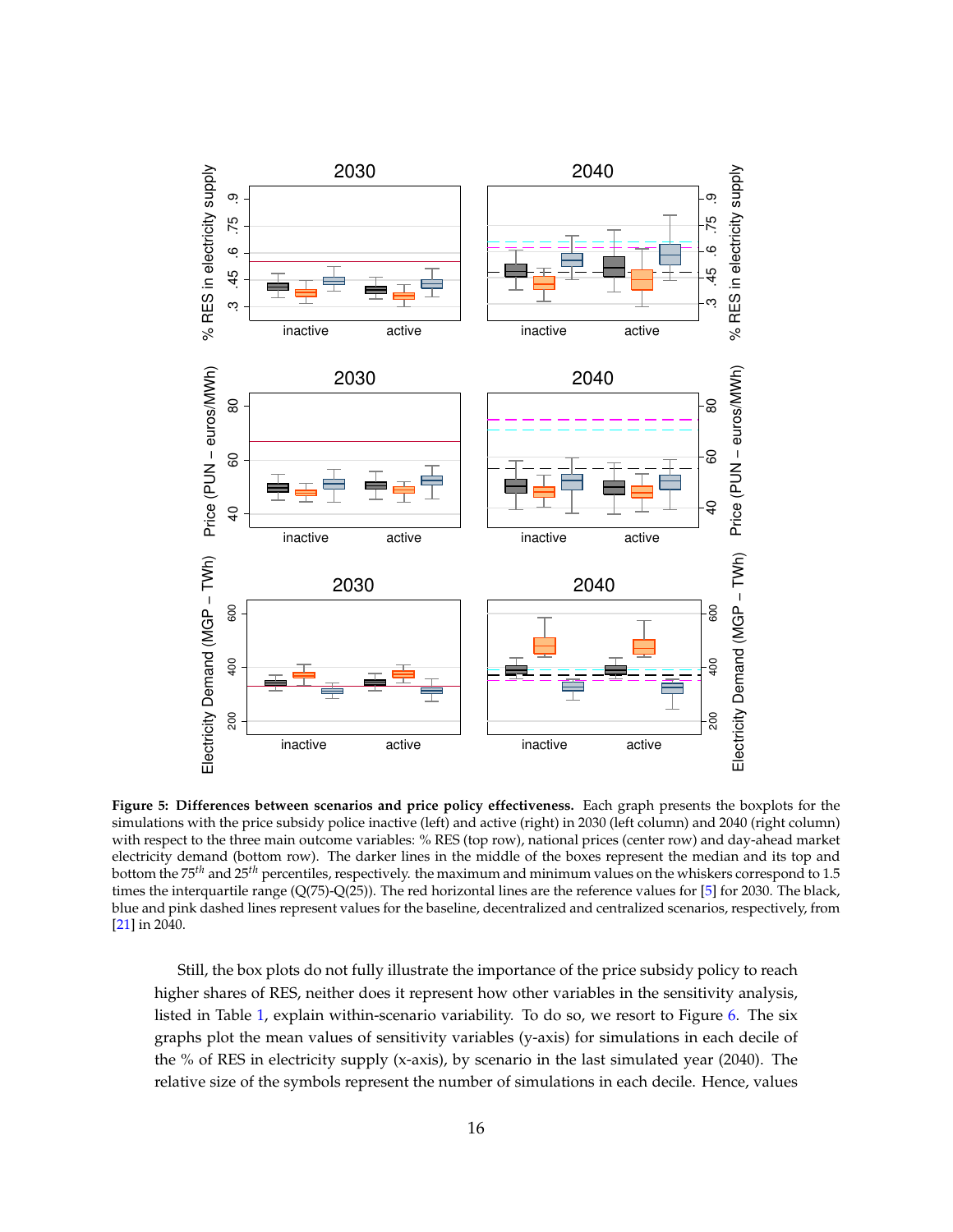on the y-axis close to the mean for all deciles indicate that a variable is not relevant for the achievement of a high % of RES, since simulations are equally likely to achieve a high % of RES with high a low values of that sensitivity variable. By contrast, values in the y-axis close to the maximum and minimum values allowed in the sensitivity, for the highest(lowest) deciles of RES, imply that such variable is crucial to achieve (impede) a large penetration of RES.

The top-left graph shows a positive correlation between the % of RES and the percentage of simulations with an active price policy. In all three scenarios, virtually all simulations that achieve a very high share of RES in supply, above 60% in 2040, rely on a price subsidy for VREs.

There is also a positive correlation with  $CO<sub>2</sub>$  prices (top-center), slightly positive one with gas prices (bottom-left) and practically no correlation with coal prices (top-right). These three variables have a dual impact on VREs expansion. They increase the price received by renewable energy sources when fossil fuel plants are also in the supply mix, while also increasing production costs of the latter. Consequently, higher fuel and  $CO<sub>2</sub>$  prices tend to increase the profits per MWh of RES with respect to gas and coal fired plants, which later favour new investments in solar and wind energy. The absent correlation between the share of RES and coal prices is due to its initially low supply capacity and gradual phase-out in about half of the simulations.  $CO<sub>2</sub>$  prices are more closely connected to a larger penetration of RES than gas prices, probably because they affect all fossil fuel based technologies.

<span id="page-16-0"></span>

**Figure 6: Sensitivity variables and differences within scenarios.** Each graph presents the mean values of sensitivity variables (see Table [1\)](#page-8-0) for the simulations in each decile of % RES in 2040. The presented variables are the price subsidy policy (top-left), CO<sup>2</sup> price (top-center), coal price (top-right), gas price (bottom-left), solar investment cost per MW (bottom-center) and onshore wind investment cost per MW (bottom-right). The relative size of the symbols indicate the number of simulations in each decile.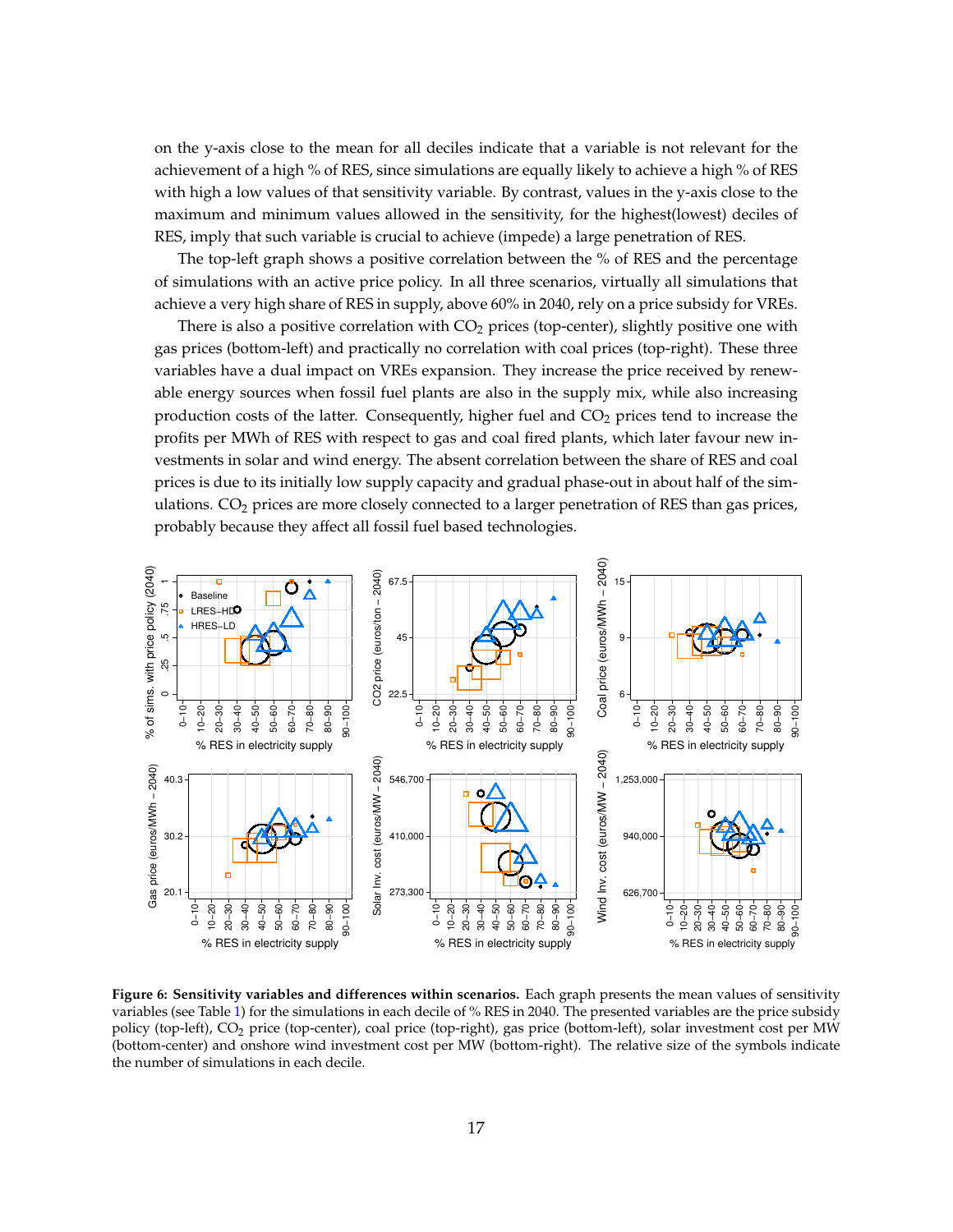The last two graphs in Figure [6](#page-16-0) relate variations in the investment costs of one MW of solar (bottom-center) and wind (bottom-right) energy. Reductions in solar energy investment costs are strongly tied to a larger % of RES in all three scenarios. However, there seems to be no correlation with wind investment  $costs^{24}$  $costs^{24}$  $costs^{24}$ . Although somewhat surprising, this is due to the cap imposed on onshore and offshore wind capacity in our model.

Even though we simulate a specific form of price subsidy policy, based on the characteris-tics of the current Italian program<sup>[25](#page-17-2)</sup>, the results above allow us to comment on the impact of different settings. Our simulations indicate some effectiveness of the subsidy only after 2030, which seems in line with the REPP [\[8\]](#page-19-7). The results are further sustained by Figure 25 of the Supplementary Information. The simulations have kept the maximum and minimum values for the bids in the price policy fixed throughout all the simulation. Hence, the late effectiveness of the policy is verified when total costs, mainly investment costs for VREs, fall below the minimum bids in the simulated policy, on average. This, in turn, leads to an increase in profits per MWh and investment capacity of wind and solar energy.

Therefore, we may hypothesize that a costlier price subsidy, with higher minimum bids, would be effective earlier and contribute to reach the official 55% goal of RES in electricity supply by 2030 [\[5\]](#page-19-4). Alternatively, gradual reductions of maximum and minimum bids tailored to follow the trends in technological progress and investment costs would very likely be futile and met with little demand from investors.

### <span id="page-17-0"></span>**4 Conclusion**

This study has applied our new dynamic simulation model – NET – to assess the renewable energy policy paradox and to identify further obstacles that may hinder the achievement of the goals established in Italy's current energy strategy.

The simulation results support the renewable energy policy paradox hypothesis. The simulated price policy is shown to be ineffective, at least until very late in our scenarios. However, the results also suggest that a subsidy paying prices above the full cost faced by VREs, although costlier, could increase the % of RES under current market design.

Electricity demand and GDP growth play a crucial role in our results. Even with similar price subsidies, reductions in investment costs of VREs and increases in fossil fuel and  $CO<sub>2</sub>$ prices, simulations with a strong growth in total demand do not reach high shares of RES in supply. These results suggest caution when advocating for the electrification of end-uses to boost RES, as suggested by Bellocchi et al. [\[34\]](#page-21-9). Despite the importance of providing clean energy sources for transportation and residential heating to reduce carbon emissions, our results point out to the necessity of combining electrification with a contained expansion of total energy demand.

Our price projections are in striking contrast with the increasing ones provided by Snam– Terna [\[21\]](#page-20-6). This divergence highlights the importance of employing different techniques to

<span id="page-17-1"></span> $24$ The specific values presented in the two graphs refer to solar technology greater than or equal to 200 kW and between 200 and 20 kW, and to onshore wind greater or equal to 200 kW.

<span id="page-17-2"></span> $25$ Decree of July 4, 2019.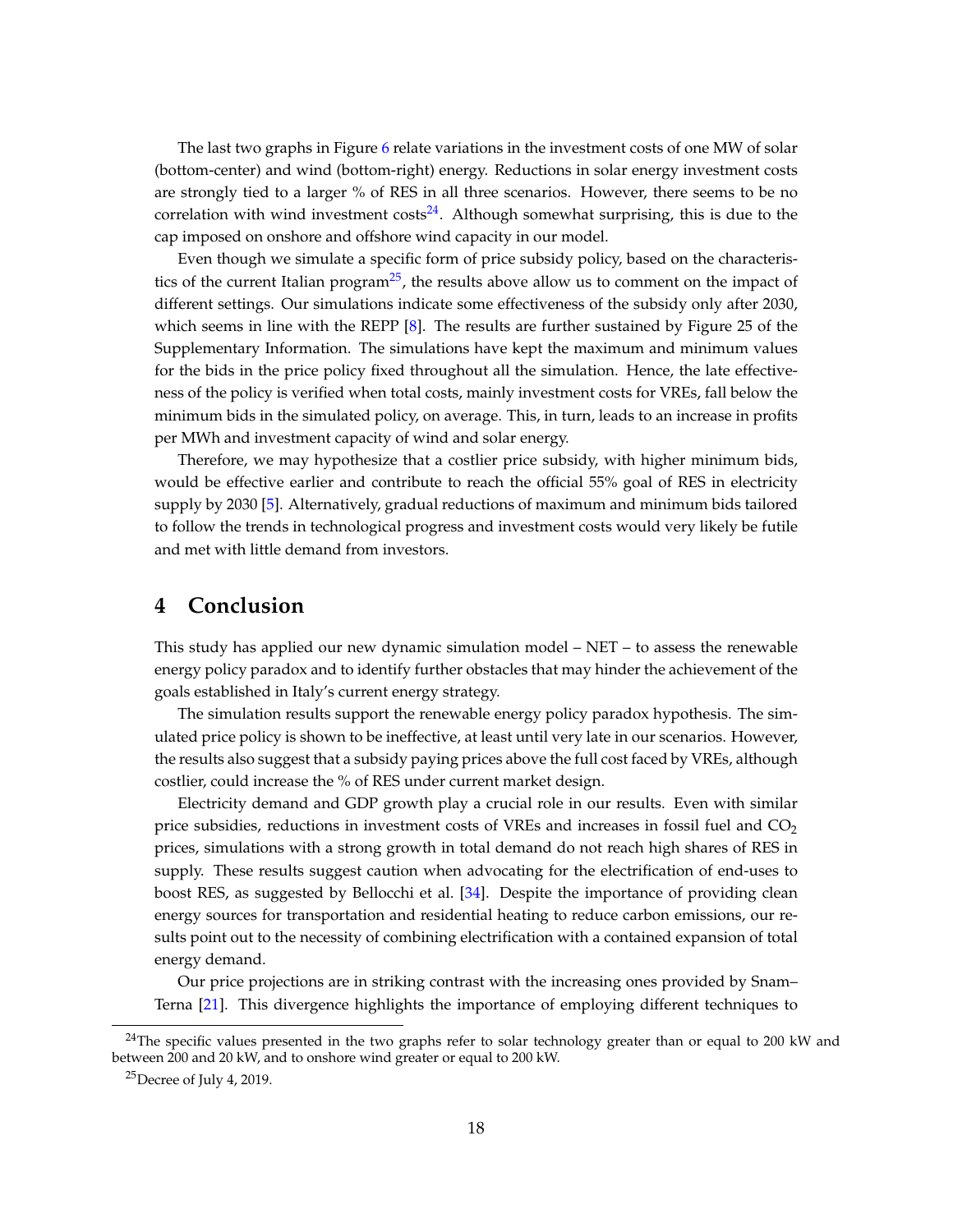assess the reliability of scenarios for the evolution of electricity markets. Additionally, if indeed national prices follow a decreasing trend with larger penetration of VREs, price subsidy policies that pay the difference between auction bids and market prices might be much more attractive for VREs.

# **Acknowledgements**

This research was funded by Althesys Strategic Consultants.

## **CRediT author statement**

**Andr´e Cieplinski**: Conceptualization, Data curation, Formal analysis, Methodology, Resources, Software, Visualization, Writing- Original draft preparation- Reviewing and Editing. **Simone D'Alessandro**: Conceptualization, Supervision, Writing- Reviewing and Editing. **Francesco Marghella**: Conceptualization, Data curation, Investigation, Resources, Validation, Writing-Reviewing and Editing.

# **Declaration of Competing Interest**

The authors declare that they have no known competing financial interests or personal relationships that could have appeared to influence the work reported in this paper.

# **Data Availability**

Data and codes used to produce all the figures are available at: [http://doi.org/10.5281/](http://doi.org/10.5281/zenodo.4058432) [zenodo.4058432](http://doi.org/10.5281/zenodo.4058432). Althesys Strategic Consultants owns all the commercial rights on the NET model, but it is available for research purposes from the corresponding author (**A.C.**), upon reasonable request.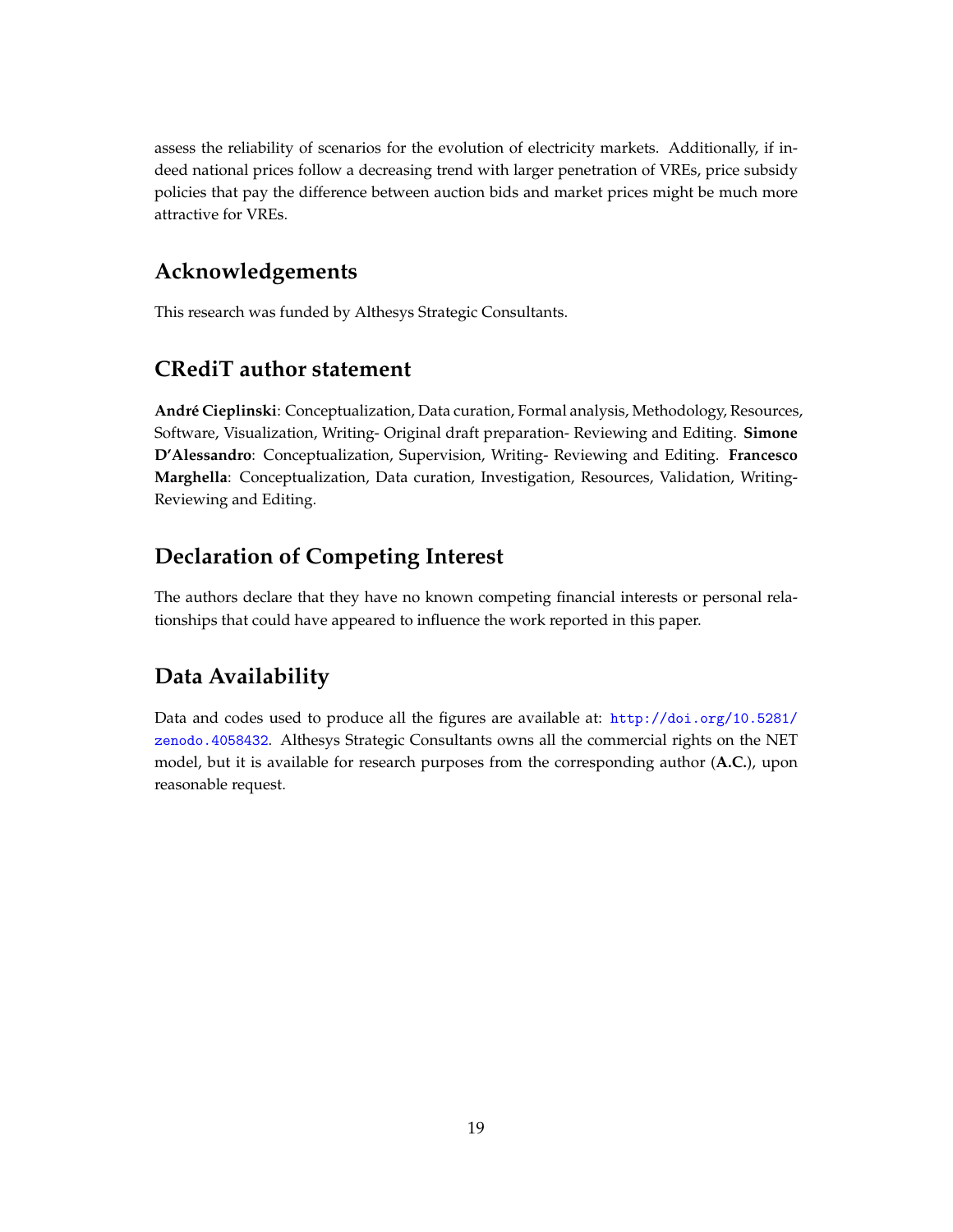### **References**

- <span id="page-19-0"></span>[1] S. Pfenninger, A. Hawkes, and J. Keirstead, "Energy systems modeling for twenty-first century energy challenges," *Renewable and Sustainable Energy Reviews*, vol. 33, pp. 74–86, 2014.
- <span id="page-19-1"></span>[2] M. Antonelli, U. Desideri, and A. Franco, "Effects of large scale penetration of renewables: the Italian case in the years 2008–2015," *Renewable and Sustainable Energy Reviews*, vol. 81, pp. 3090–3100, 2018.
- <span id="page-19-2"></span>[3] H. Auer and R. Haas, "On integrating large shares of variable renewables into the electricity system," *Energy*, vol. 115, pp. 1592–1601, 2016.
- <span id="page-19-3"></span>[4] Eurostat, "Share of renewable energy in gross final energy consumption." [https://ec.](https://ec.europa.eu/eurostat/databrowser/view/t2020_31/default/table?lang=en) [europa.eu/eurostat/databrowser/view/t2020\\_31/default/table?lang=en](https://ec.europa.eu/eurostat/databrowser/view/t2020_31/default/table?lang=en), 2020. Online; accessed 26 June 2020.
- <span id="page-19-4"></span>[5] Ministero dell'Ambiente e della Tutela del Territorio e del Mare - Ministero dello Sviluppo Economico - Ministero delle Infrastrutture e dei Trasporti (MATTM-MiSE-MIT), "National Energy and Climate Plan." Truthout: [https://ec.europa.eu/energy/sites/](https://ec.europa.eu/energy/sites/ener/files/documents/it_final_necp_main_en.pdf) [ener/files/documents/it\\_final\\_necp\\_main\\_en.pdf](https://ec.europa.eu/energy/sites/ener/files/documents/it_final_necp_main_en.pdf), 2020. Accessed: 2020-03-25.
- <span id="page-19-5"></span>[6] Ministerio para la Transición Ecológica y el Reto Demográfico (MITECO), "National Energy and Climate Plan." Truthout: [https://ec.europa.eu/energy/sites/ener/files/](https://ec.europa.eu/energy/sites/ener/files/documents/es_final_necp_main_en.pdf) [documents/es\\_final\\_necp\\_main\\_en.pdf](https://ec.europa.eu/energy/sites/ener/files/documents/es_final_necp_main_en.pdf), 2020. Accessed: 2020-06-23.
- <span id="page-19-6"></span>[7] L. Hirth, "The market value of variable renewables: the effect of solar wind power variability on their relative price," *Energy economics*, vol. 38, pp. 218–236, 2013.
- <span id="page-19-7"></span>[8] J. Blazquez, R. Fuentes-Bracamontes, C. A. Bollino, and N. Nezamuddin, "The renewable energy policy paradox," *Renewable and Sustainable Energy Reviews*, vol. 82, pp. 1–5, 2018.
- <span id="page-19-8"></span>[9] F. Paraschiv, D. Erni, and R. Pietsch, "The impact of renewable energies on EEX day-ahead electricity prices," *Energy Policy*, vol. 73, pp. 196–210, 2014.
- <span id="page-19-9"></span>[10] M. Dillig, M. Jung, and J. Karl, "The impact of renewables on electricity prices in Germany – An estimation based on historic spot prices in the years 2011–2013," *Renewable and Sustainable Energy Reviews*, vol. 57, pp. 7–15, 2016.
- <span id="page-19-10"></span>[11] G. S. De Miera, P. del Río González, and I. Vizcaíno, "Analysing the impact of renewable electricity support schemes on power prices: the case of wind electricity in Spain," *Energy Policy*, vol. 36, no. 9, pp. 3345–3359, 2008.
- <span id="page-19-11"></span>[12] C. Ballester and D. Furio, "Effects of renewables on the stylized facts of electricity prices," ´ *Renewable and Sustainable Energy Reviews*, vol. 52, pp. 1596–1609, 2015.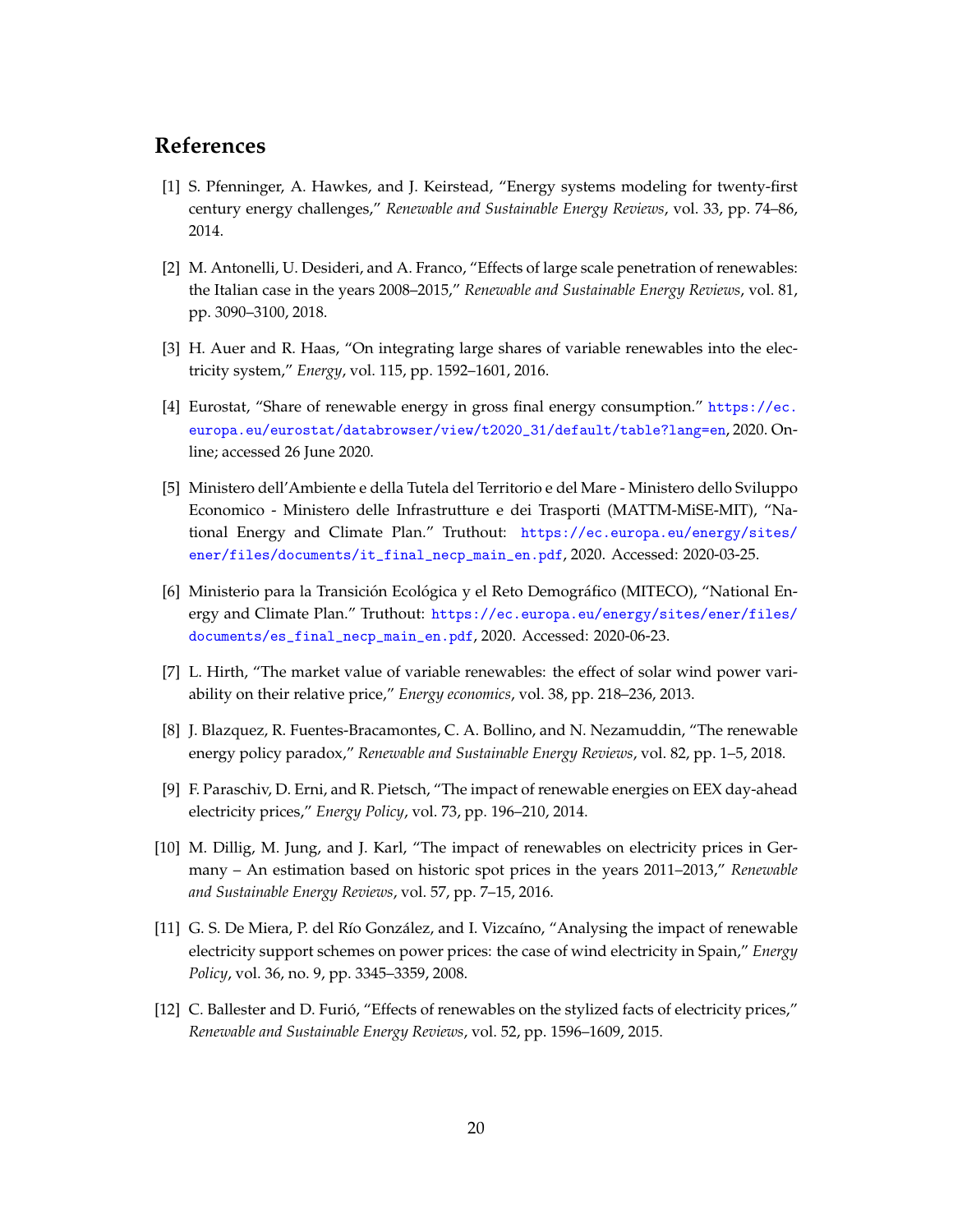- <span id="page-20-0"></span>[13] J. Hu, R. Harmsen, W. Crijns-Graus, E. Worrell, and M. van den Broek, "Identifying barriers to large-scale integration of variable renewable electricity into the electricity market: a literature review of market design," *Renewable and Sustainable Energy Reviews*, vol. 81, pp. 2181–2195, 2018.
- <span id="page-20-1"></span>[14] D. Newbery, M. G. Pollitt, R. A. Ritz, and W. Strielkowski, "Market design for a highrenewables European electricity system," *Renewable and Sustainable Energy Reviews*, vol. 91, pp. 695–707, 2018.
- <span id="page-20-2"></span>[15] D. Peng and R. Poudineh, "Electricity market design under increasing renewable energy penetration: misalignments observed in the European Union," *Utilities Policy*, vol. 61, p. 100970, 2019.
- <span id="page-20-3"></span>[16] J.-M. Glachant, "Tacking stock of the EU "Power Target Model" ... and steering its future course," *Energy policy*, vol. 96, pp. 673–679, 2016.
- <span id="page-20-7"></span>[17] Gestore Mercati Energetici, "Dati di sintesi MPE-MGP – riepilogo." Truthout: [https://](https://www.mercatoelettrico.org/It/Statistiche/ME/DatiSintesi.aspx) [www.mercatoelettrico.org/It/Statistiche/ME/DatiSintesi.aspx](https://www.mercatoelettrico.org/It/Statistiche/ME/DatiSintesi.aspx), 2020. Accessed: 2020-06-18.
- <span id="page-20-8"></span>[18] Terna, "L'evoluzione del mercato elettrico: tutti i dati." Truthout: [https://www.terna.](https://www.terna.it/it/sistema-elettrico/statistiche/evoluzione-mercato-elettrico) [it/it/sistema-elettrico/statistiche/evoluzione-mercato-elettrico](https://www.terna.it/it/sistema-elettrico/statistiche/evoluzione-mercato-elettrico), 2020. Accessed: 2020-06-18.
- <span id="page-20-4"></span>[19] S. Clò, A. Cataldi, and P. Zoppoli, "The merit-order effect in the Italian power market: the impact of solar and wind generation on national wholesale electricity prices," *Energy Policy*, vol. 77, pp. 79–88, 2015.
- <span id="page-20-5"></span>[20] Gestore Servizi Energetici, "Rapporto delle attivita 2019 del Gestore dei Servizi Ener- ` getici." Truthout: [https://www.gse.it/documenti\\_site/Documenti%20GSE/Rapporti%](https://www.gse.it/documenti_site/Documenti%20GSE/Rapporti%20delle%20attivit%C3%A0/RA2019.pdf) [20delle%20attivit%C3%A0/RA2019.pdf](https://www.gse.it/documenti_site/Documenti%20GSE/Rapporti%20delle%20attivit%C3%A0/RA2019.pdf), 2020. Accessed: 2020-05-18.
- <span id="page-20-6"></span>[21] Snam–Terna, "Documentazione di descrizione degli scenari 2019." Truthout: [https:](https://download.terna.it/terna/DDS%202019%2010%2015_8d7522176896aeb.pdf) [//download.terna.it/terna/DDS%202019%2010%2015\\_8d7522176896aeb.pdf](https://download.terna.it/terna/DDS%202019%2010%2015_8d7522176896aeb.pdf), 2019. Accessed: 2020-02-18.
- <span id="page-20-9"></span>[22] M. J. Radzicki, "System dynamics and its contribution to economics and economic modeling," *System Dynamics: Theory and Applications*, pp. 401–415, 2020.
- <span id="page-20-10"></span>[23] A. Gravelsins, G. Bazbauers, A. Blumberga, D. Blumberga, S. Bolwig, A. Klitkou, and P. D. Lund, "Modelling energy production flexibility: system dynamics approach," *Energy Procedia*, vol. 147, pp. 503–509, 2018.
- <span id="page-20-11"></span>[24] S. D'Alessandro, A. Cieplinski, T. Distefano, and K. Dittmer, "Feasible alternatives to green growth," *Nature Sustainability*, vol. 3, no. 4, pp. 329–335, 2020.